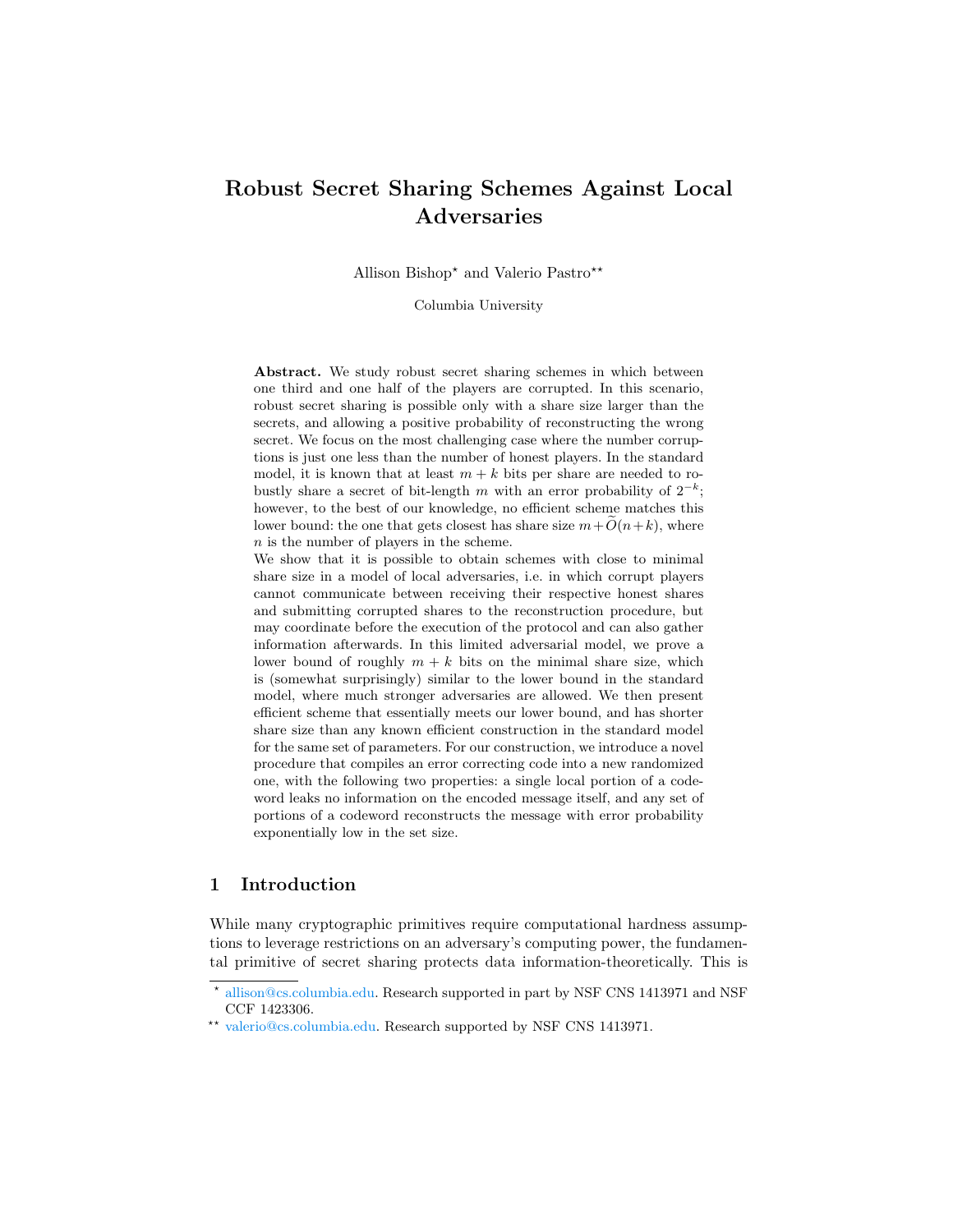accomplished by dispersing a secret among several parties, a sufficient number of whom are trustworthy. In a classical secret sharing scheme (as introduced independently by Shamir [\[23\]](#page-23-0) and Blakely [\[4\]](#page-22-0)), a dealer shares a secret among n parties such that any  $t+1$  of them can reconstruct the secret, but any coalition of at most t players cannot learn anything about the secret. This is an informationtheoretic guarantee, requiring that the joint distribution of any  $t$  shares must be independent of the secret.

Applications of secret sharing schemes range widely from secure multiparty computation (MPC), secure storage, secure message transmission, and distributed algorithms. In some of these applications, particularly secure storage and message transmission, an additional feature of "robustness" is desirable. Robust secret sharing is defined to satisfy all the usual properties of secret sharing, while additionally requiring that when the reconstruction procedure receives at most  $t$  adversarially corrupted shares out of  $n$ , it still outputs the correct secret (with sufficiently high probability).

Prior works on robust secret sharing  $(e.g. [22,7,5,10,9])$  $(e.g. [22,7,5,10,9])$  $(e.g. [22,7,5,10,9])$  $(e.g. [22,7,5,10,9])$  $(e.g. [22,7,5,10,9])$  $(e.g. [22,7,5,10,9])$  $(e.g. [22,7,5,10,9])$  have focused on robustness against a "monolithic" adversary, i.e. a (computationally unbounded) centralized adversary who maliciously corrupts t parties and submits arbitrary values for their shares to the reconstruction procedure, potentially using all of the joint information present in the t shares initially received by the corrupted parties. In this model, it is known that for  $t < n/3$  robust secret sharing schemes can be perfect, i.e. for any admissible adversary the reconstruction procedure outputs the correct secret with probability one (e.g. Shamir secret sharing, with Reed-Solomon decoding achieves this property). Interestingly, for  $n/3 \le t < n/2$ robust secret sharing is possible, but only by allowing a positive reconstruction failure probability [\[8\]](#page-22-5). In this scenario, Cevallos et al. [\[9\]](#page-22-4) presented a polynomial time robust secret sharing scheme over m-bit messages with share sizes of  $m + \widetilde{O}(k + n)$  and reconstruction failure probability of  $2^{-k}$ . This scheme has the lowest share size among efficient schemes in this model, but does not match the best known lower bound of  $m + k$  [\[7\]](#page-22-1). Our work is motivated by the following question:

# Can the share size be significantly reduced with additional, but reasonable, restrictions on the adversary?

We identify a very natural and realistic adversary for which we construct a scheme with considerably shorter shares – while still maintaining efficiency. In this new adversarial model, we also prove a lower bound of  $m + k - 2 - \log_2(3)$ bits on the share size, which essentially matches our constructions' shares and is almost identical to the best known lower bound in the standard model, in which much stronger adversaries are allowed. By constructing a scheme that approximately attains our lower bound, we have a rather complete understanding of the share sizes that can be obtained for robust secret sharing schemes in this model, a degree of precision that has not yet been achieved against the standard monolithic adversary.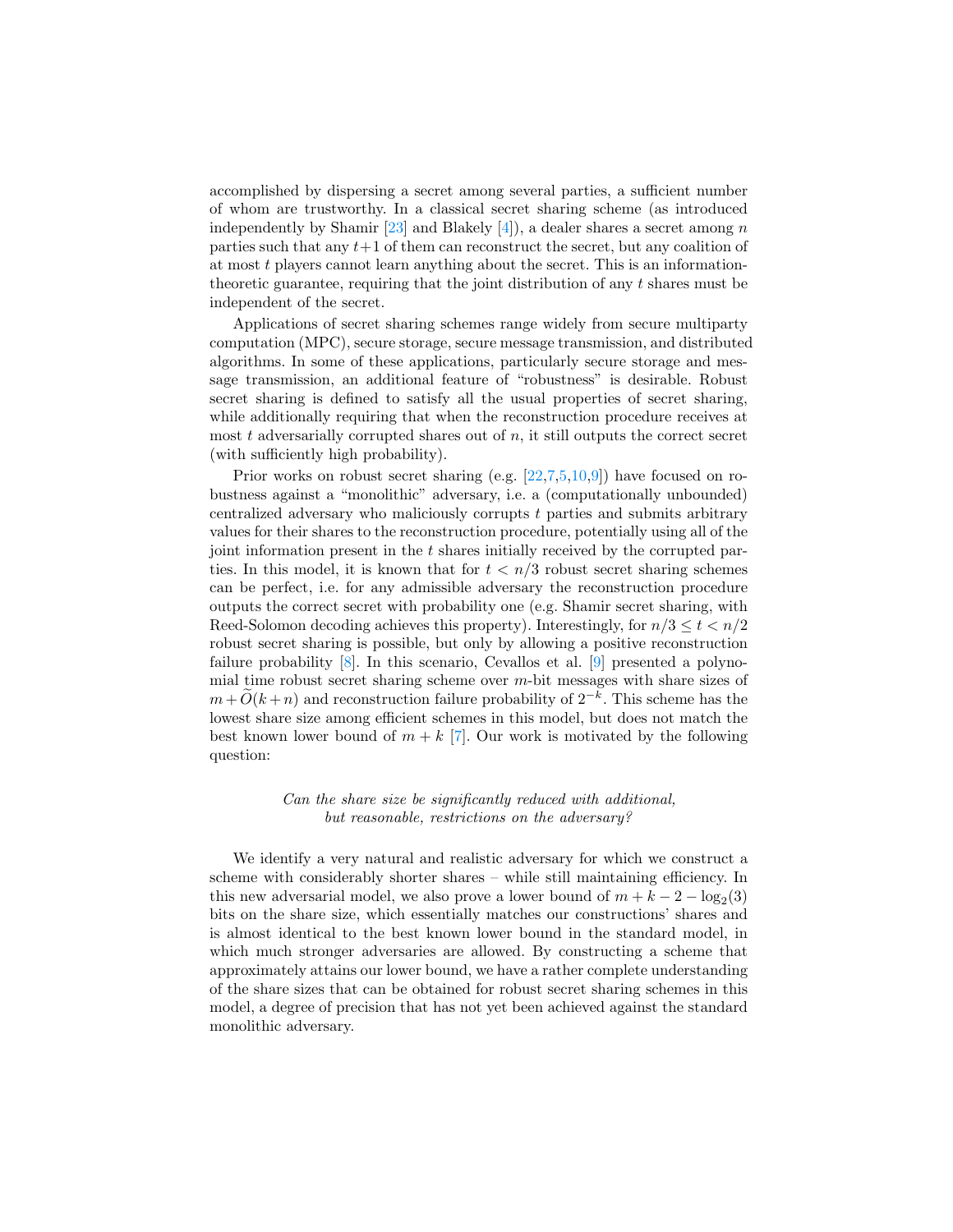Our Adversarial Model. We consider a "local" adversary, meaning that the t corrupted players cannot communicate with each other during the execution of the protocol – but they may arbitrarily coordinate before and after (the latter to try to gain knowledge on the secret). This means that each of the corrupted parties must decide on his malicious share to submit to the reconstruction procedure based only on some pre-determined strategy and the one honest share it has received from the dealer. This model carries some similarities to the work of Lepinski et al. [\[18\]](#page-23-2), in the context of collusion-free protocols. In the setting of secret sharing robust against local adversaries, it is still true that for  $t < n/3$ schemes can be perfect, and for  $n/3 \le t < n/2$  robustness can be achieved only allowing a failure probability (the same proofs as the ones in the monolithic adversarial model still apply), but in this latter scenario, working with local adversaries allows us to construct schemes with optimal share sizes, still maintaining efficiency.

Motivation for our Model. Local adversaries model several kinds of realistic limitations of adversarial power in many applications. For example, in a secure message transmission, data may travel quickly and realtime cooperation among corrupted nodes may be unlikely. In a large secure multiparty computation, the scale and pace of the computation may also make online coordination among adversarial parties unrealistic. Corrupted parties may also be mutually distrusting, unwilling to coordinate (e.g. if they have opposite goals), or they might not even know about the existence of each other (say in a large scale MPC over the Internet).

Similar adversary models have been well-studied in other subfields of computer science, such as the multi-prover setting for interactive proofs. In the classical result of  $IP = PSPACE$  [\[24\]](#page-23-3), a single, computationally unbounded and potentially duplicitous prover must convince a much less powerful verifier of the truth of a particular statement. As was shown in [\[3\]](#page-22-6), considering two duplicitous but non-communicating provers greatly expands the class of statements that can be proved, as  $MIP = NEXP$ . Removing online communication between the provers is precisely what fuels this expanded power, and similar gains may be possible in other interactive scenarios, including secure multiparty computation and robust distributed algorithms.

In order to capture limited collusion among adversarial parties during the protocol, the locality model can be extended to allow small factions. More precisely, we could allow each adversarially submitted share to depend on the view of a certain bounded number of received shares. We do not address this extended model in this work, but we suspect that similar techniques can be applied to obtain such extensions.

More Details on our Results. As mentioned earlier, we prove two complementary results on the share size of secret sharing schemes robust against a local adversary corrupting t of the n players, where  $n/3 \le t < n/2$ , and where the reconstruction failure probability is  $2^{-k}$ .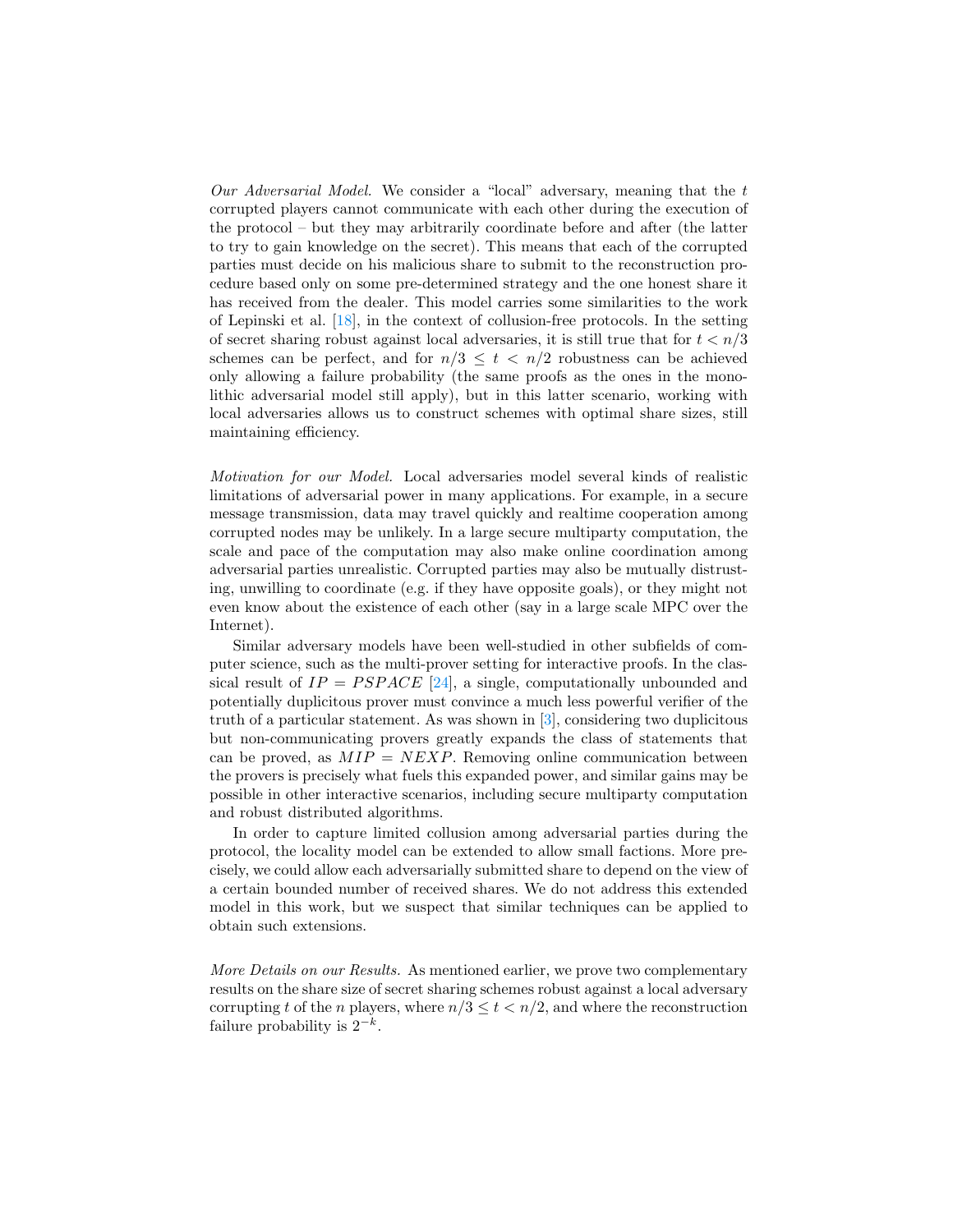In the first part of the paper, we show a lower bound of  $m + k - 2 - \log_2(3)$ on the minimal share size in this setting. This is somewhat surprising, since it is quantitatively comparable to the lower bound of  $m + k$  proven in [\[7\]](#page-22-1) in the case of a monolithic (and much stronger!) adversary. Our proof uses remarkably little adversarial power to obtain this lower bound: more precisely, we show that this lower bound holds against an oblivious adversary who completely ignores the honest shares given to corrupted parties and replaces them with either default values or fresh shares. We note that working with such little adversarial knowledge requires us to develop new lower bound techniques. In particular, the proof of the previous lower bound of [\[7\]](#page-22-1) heavily leverages centralized adversarial knowledge of the true secret and all of the shares received by corrupted players. Their argument considers an adversary who maximizes its success conditioned on this knowledge – knowledge that our much weaker local adversary does not have.

In the second part, we construct a poly-time scheme robust against local adversaries whose share size is  $m + O(k)$ , which essentially meets our lower bound. Our core idea for shrinking the shares is to authenticate all honest shares with a single MAC key that is "hidden in plain sight" from a local adversary. To do so, while still ensuring that the key can be efficiently recovered by the reconstruction procedure, we develop a novel tool integrating error-correcting codes with "locally hiding" distributions, a rather general tool that may be of independent interest.

Compared to the scheme in the standard model with smallest share size [\[9\]](#page-22-4), our scheme reduces the share size by removing the additive factor of  $n$ . Thus, we see that restricting to local adversaries allows us to considerably reduce share size down to approximately match a proven lower bound, removing any linear dependence on the number of players, while maintaining polynomial time efficiency. This yields a much tighter understanding of what is achievable against local adversaries than what is known against a monolithic adversary in the context of robust secret sharing.

Techniques for our Construction. Previous constructions of robust secret sharing schemes use MACs to authenticate honest shares. Against a monolithic adversary who can view all of the shares received by corrupt players, it seems necessary to use many different MACs to prevent the adversary from compiling enough information about the keys to forge enough tags for corrupt shares. These many MAC keys and tags significantly increase the size of shares.

In the local adversary setting where each corrupt party can only act based upon a pre-determined strategy and its own received share, we can restrict to a single MAC key to be used on each share for authentication. Essentially, we will design our shares so that each party will be given a share that is distributed independently of the MAC key when considered on its own, but the joint distribution of just a constant number of honest shares reveals the key (hence allowing authentication of honest shares).

The basic idea is as follows: each share consists of a Shamir share of the secret, a tag on the Shamir share, and information on the global MAC key (used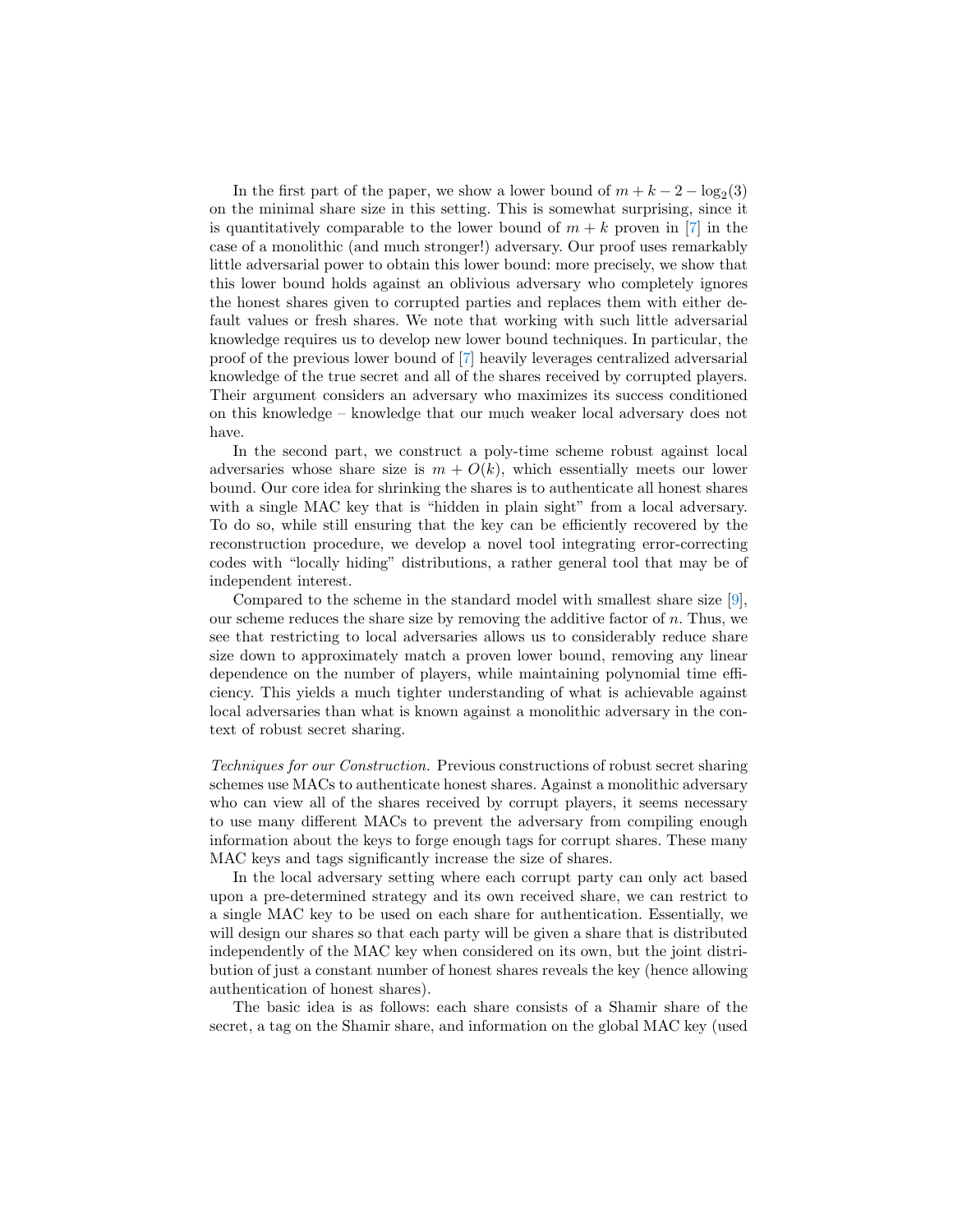for the tag). This information has to be conveyed in a way that a single player obtains no information on the key itself (otherwise it could forge its tag), and the key is still retrievable even if nearly half of the shares are corrupt.

In our construction, the dealer embeds the key in a bit-matrix and distributes one row per player in such a way that each single row looks random, but the joint distribution of enough rows reveals the key. More specifically, each bit of the key is encoded as a column of such matrix, as follows: the bit 0 is encoded as a uniform bit-column, while the bit 1 is encoded as either the all-zero and the all-one column, and this choice is uniform. A single row in such matrix is a uniform string; no information on the key is revealed. On the other hand, looking across a bigger number of honest rows (and seeing them all agree at the positions corresponding to 1) allows us to invert the embedding with probability close to one – the failure probability decreases exponentially with the number of honest rows seen. In order to make the failure probability negligible when the number of inspected rows is constant, we encode the key via an asymptotically good error correcting code before the embedding procedure.

A secondary challenge is that looking at corrupt rows can lead to the wrong key. However, it is possible to detect a corrupt key by the fact that it verifies fewer than  $t + 1$  tags with high probability (the honest shares are likely to be incompatible with a non-honest key).

Thus, we can iterate the procedure to invert the embedding of the key through all subsets of shares of a fixed constant size, attempt to reconstruct the MAC key from each set, and stop whenever we find one that authenticates properly. This computation is still polynomial in  $n$  and succeeds with sufficiently high probability. This comprises our construction of an efficient secret sharing scheme that is robust against local adversaries, with a significantly reduced share size compared to previous constructions in the standard model.

Techniques for the Lower Bound. To prove our lower bound on minimal share size in this setting, we consider very simple local adversary strategies. We suppose that a local adversary's goal is to cause a reconstruction failure when a challenger generates honest shares from a uniformly random secret. In particular, the adversary identifies a player with a share of minimal length and chooses to corrupt a random set of t of the remaining players and replaces the corrupt players' shares with freshly generated honest shares for a new uniformly chosen secret. Note that these t corrupted shares will be sampled from the same distribution as honest shares, but sampled independently from the true secret. For simplicity of illustration, suppose that this local adversary has replaced the first t shares with its own sample, while the remaining  $t + 1$  shares are honest. Also suppose that the  $t + 1$ st share has minimal length (any scenario follows these assumptions, up to a relabeling of the players indices). Then, it is likely that the first t corrupted shares and the honest  $t + 1$ st share are also consistent with some honest sharing. At this point, the complete set of shares is ambiguous, in the sense that the first  $t+1$  shares define a (corrupt) secret, while the last  $t+1$ shares define another (honest) secret. Now, it is not clear whether running the reconstruction procedure on this set of shares will lead to one secret or the other: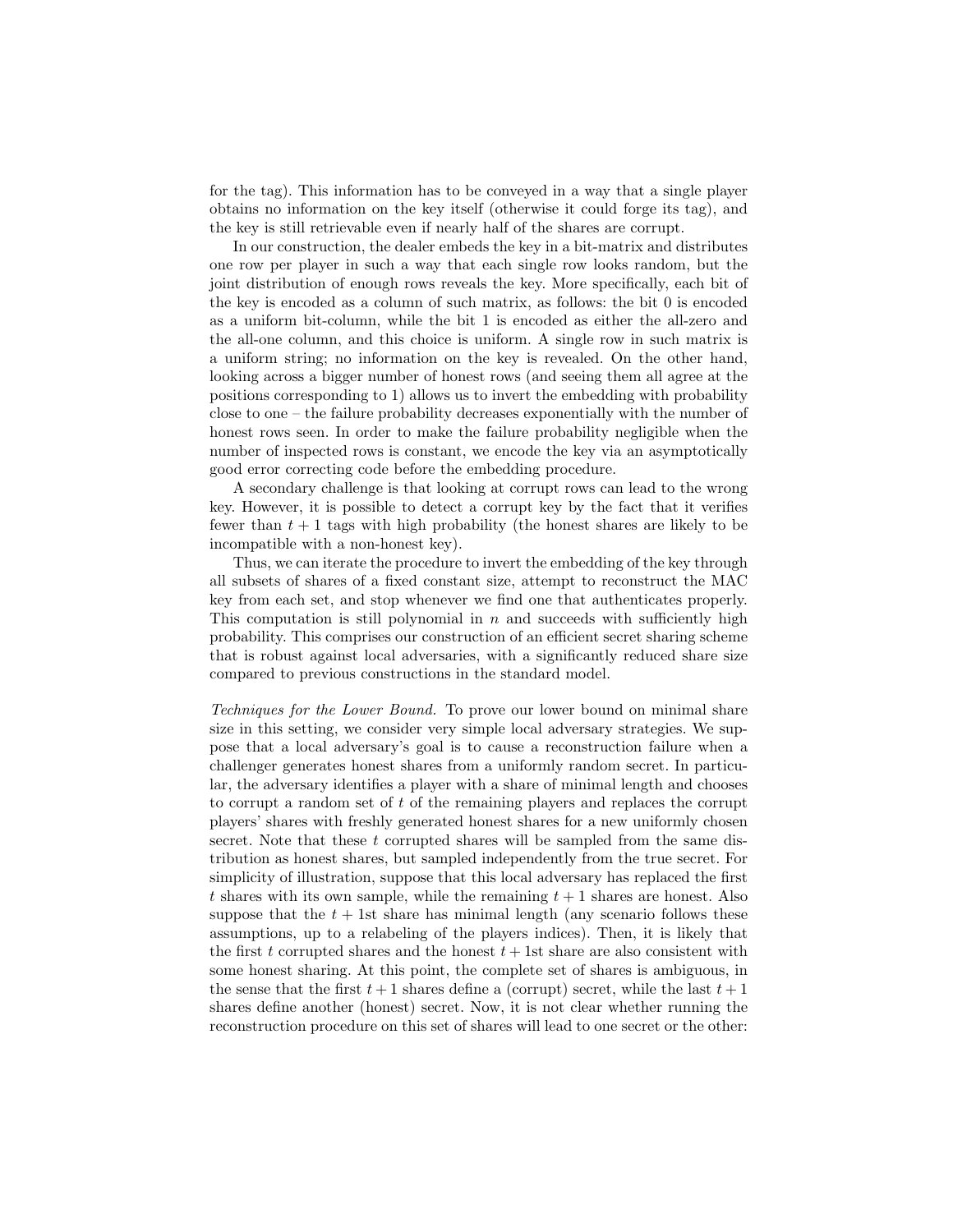in particular, the probability that an honest sharing agrees with the first  $t + 1$ shares could be different from the probability that an honest sharing agrees with the last  $t+1$  shares – and the reconstruction procedure can take this into account when given an ambiguous set of shares as input (and, for example, output the secret defined by the shares that are more likely).

To address these subtleties, we parameterize the underlying probability space in terms of pairs of secrets and random strings chosen by the share generating algorithm. We group these pairs into various equivalence classes based on collisions of subsets of the resulting shares, and model these equivalences in a layered graph. Our analysis takes advantage of the fact that the adversary can produce the first t corrupted shares in a way that is consistent with the  $t+1$ st share without knowing what the reconstruction would output. This crucial property comes as a consequence of the privacy guarantee of the scheme: any first  $t$  shares are consistent with every secret, otherwise the adversary would get information on the secret after the protocol is over (and communication between corrupt players is allowed). This is a key source of the precision of our bound as compared to [\[7\]](#page-22-1), where they capture adversary success by considering when the adversary correctly guesses an unknown share, making use of all the information on the t shares he is given. We manage to capture the adversarial success without requiring such guesses, and no knowledge on the honest shares given to the adversary.

Our lower bound proof holds for secret sharing schemes that are private, robust, and statistically correct (i.e. we are not requiring that  $t+1$  shares determine the secret with probability one – however, even if this is the case, by the  $(t, \delta)$ -robustness property for an  $n = 2 \cdot t + 1$  player secret sharing scheme, we get that  $t + 1$  shares determine a secret with probability  $1 - \delta$ ).

In summary, we obtain an extremely powerful lower bound, since it relies only upon (weak) local adversaries, and assumes only statistical correctness for the underlying scheme.

Additional Related Work. Robust secret sharing schemes are also considered in [\[11\]](#page-22-7), which does not consider local adversaries, but relaxes the model by requiring a gap between privacy threshold and reconstruction threshold (this is commonly known as a ramp scheme). In this setting  $t/n$  must be less than  $1/2-\varepsilon$  for some positive  $\varepsilon$ . Moreover, ramp schemes can avoid the typical restriction that the size of individual shares must be at least as large as the secret size. In this model [\[11\]](#page-22-7) achieves robust secret sharing with nearly constant sized shares.

Decentralized adversaries are also considered in [\[1,](#page-22-8)[6\]](#page-22-9), which provide frameworks for simulation-based security definitions for cryptographic primitives against local adversaries. Similarly, in the setting of leakage-resilient cryptography, various "local" adversarial models have been studied. For example, the "only computation leaks information" axiom of Micali and Reyzin [\[20\]](#page-23-4) restricts an adversary to leakage that happens solely on whatever portion of a secret state is currently involved in a computation. Some other works, such as [\[14\]](#page-23-5) and [\[13\]](#page-22-10) consider secret state as divided among multiple devices and leaking independently. [\[2\]](#page-22-11) also present a rather general study of various collusion restrictions on adversarial actors in multiparty protocols.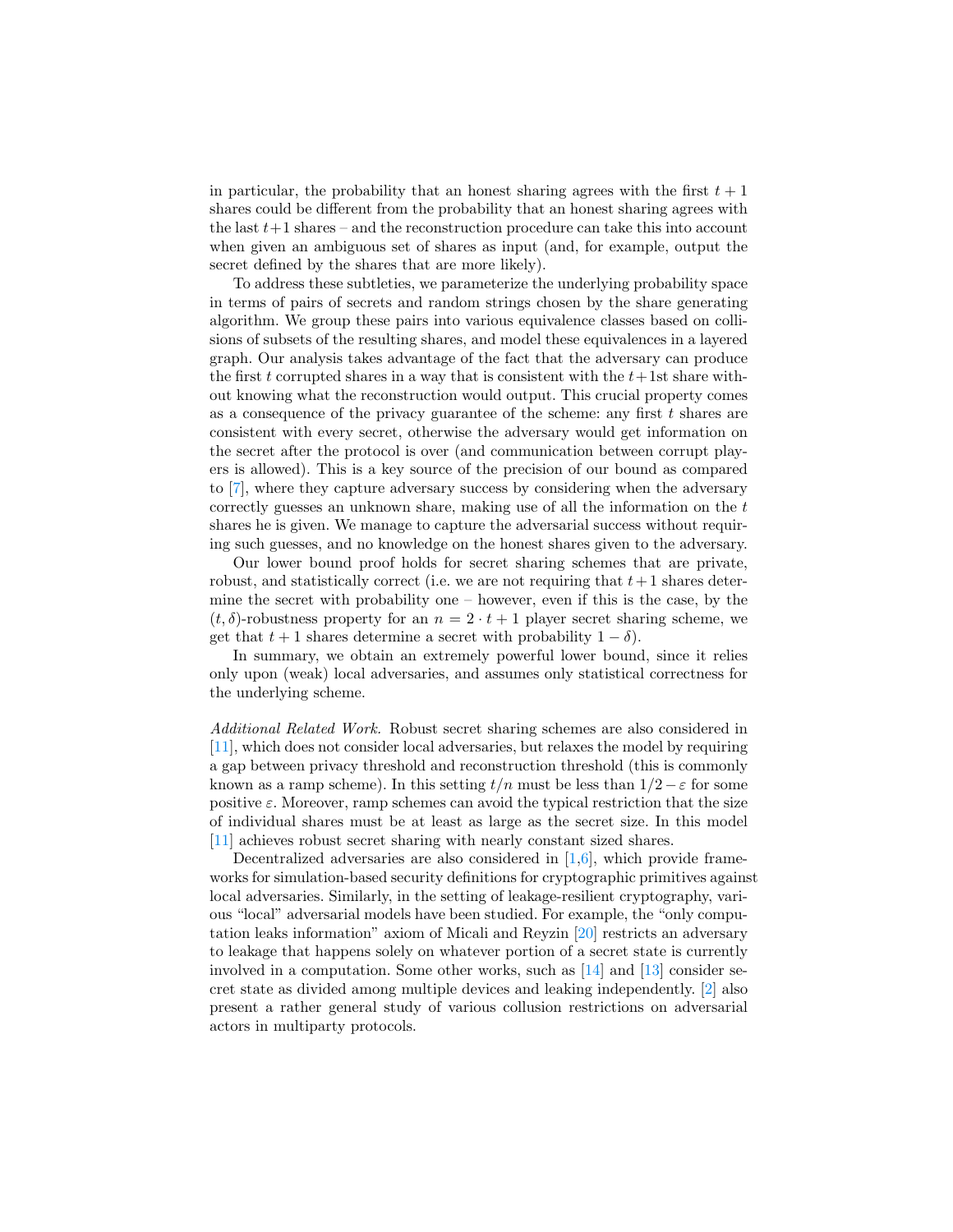# 2 Preliminaries

In this section we list the classic tools and notation used in our paper.

We usually denote distributions by calligraphic letters (e.g.  $\mathcal{D}$ ), random variables by capital letters (e.g.  $D \sim \mathcal{D}$  reads as "D follows the distribution  $\mathcal{D}$ "), and samples by lowercase letters (e.g.  $d \leftarrow D$  reads "d is sampled according to  $D$ "). Moreover, for any set X, we denote by  $\mathcal{U}_X$  the uniform distribution on X.

**Definition 1 (Projection).** For any integer n, for any set  $X = X_1 \times \cdots \times X_n$ , and for any  $I \subseteq \{1, \ldots, n\}$ , we write  $X_I$  to denote the set  $\prod_{i \in I} X_i$ . This notation is carried over to the elements of X.

**Definition 2** (Hamming Weight). For a vector  $v \in \mathbb{F}_2^c$ , we define  $w(v)$  to be the Hamming weight of  $v$  (i.e. the number of non-zero coordinates of  $v$ ).

<span id="page-6-0"></span>We will use the following Chernoff Bound, which appears as Theorem 4.4 in [\[21\]](#page-23-6).

**Lemma 1.** Let  $Y_1, \ldots, Y_m$  be independent random variables with  $Pr[Y_i = 1] = p$ and  $Pr[Y_i = 0] = 1 - p$ . Let  $Y = \sum_{i=1}^{m} Y_i$  and  $\mu = p \cdot m$ . Then for  $0 < \beta \leq 1$ ,

$$
\Pr[Y \ge (1+\beta) \cdot \mu] \le e^{-\mu \beta^2/3}.
$$

### 2.1 Message Authentication Codes

**Definition 3 (MAC).** A (one time)  $\varepsilon$ -secure message authentication code (MAC) for messages in M is a function MAC :  $\mathcal{K} \times \mathcal{M} \rightarrow \mathcal{T}$ , for some sets K (key space) and  $\mathcal T$  (tag space) such that for all  $m \neq m' \in \mathcal M$ , for all  $t, t' \in \mathcal T$ , and for a uniform random variable  $K \sim \mathcal{U}_{\mathcal{K}}$ :

$$
\Pr[\mathsf{MAC}(K, m') = t' \mid \mathsf{MAC}(K, m) = t] \le \varepsilon.
$$

### 2.2 Error-Correcting Codes

An error-correcting code for messages that are bit strings of length  $h$  is a function  $C: \mathbb{F}_2^h \to \mathbb{F}_2^c$ , where c is called the block length. The distance d of the code is defined as

$$
\min_{x \neq y \in \mathbb{F}_2^h} \{w(x - y)\}.
$$

The number E of adversarial errors tolerated is  $\lceil \frac{d}{2} - 1 \rceil$ , while the fraction e of errors tolerated is  $\frac{E}{c}$ . The rate of the code r is defined to be  $h/c$ . A decoding procedure is a function  $D: \mathbb{F}_2^c \to \mathbb{F}_2^h$  such that whenever z satisfies  $w(z, C(x)) \leq$  $E, D(z) = x.$ 

An infinite ensemble of codes for increasing block lengths  $c$  is said to be asymptotically good if the rate r and fraction of errors  $e$  are both lower bounded by positive constants. Such codes are known to exist, and with efficient encoding and decoding functions. For example, Justesen [\[17\]](#page-23-7) gave an explicit family of asymptotically good codes with block lengths  $h = 2m(2^m - 1)$  for each positive integer m with efficient encoding and decoding functions.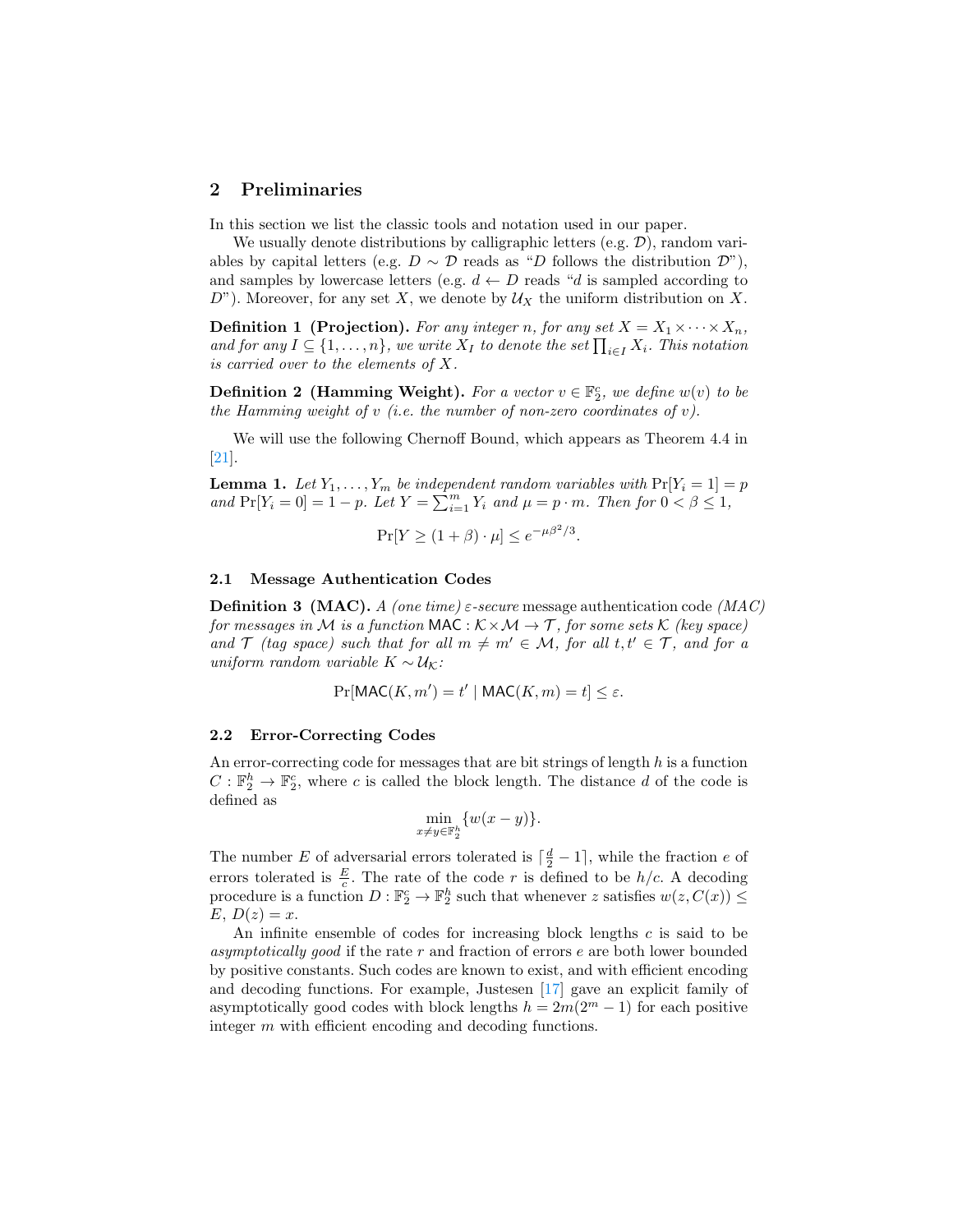## 2.3 Robust Secret Sharing Schemes

Throughout the rest of the paper, we use the following notation:

- $n$  is an integer that denotes the number of players in the scheme.
- $-t \leq n$  denotes the maximum number of corruptible players in the scheme.
- M is the message space. We denote by m the integer such that  $2^{m-1}$  <  $|\mathcal{M}| \leq 2^m$ .
- $-$  R is a set that denotes the randomness space used by the scheme to share messages. We assume that the scheme samples uniform elements in  $R$  to produce sequences of shares.
- $-\mathcal{S} = \mathcal{S}_1 \times \cdots \times \mathcal{S}_n$  is a set that denotes the ambient space of sequences of shares. For  $i = 1, ..., n$  we denote by  $0_i$  a default element in  $S_i$  (i.e. an element that any Turing machine can retrieve without any input). For example, if  $S_i$  is a group,  $0_i$  could be the zero of  $S_i$  as a group.

**Definition 4 (Secret Sharing Scheme).** A t-private, *n*-player secret sharing scheme over a message space  $M$  is a tuple (Share, Rec) of algorithms that run as follows:

- Share $(s, r) \rightarrow (s_1, \ldots, s_n)$ : this algorithm takes as input a message  $s \in \mathcal{M}$  and randomness  $r \in \mathcal{R}$  and outputs a sequence of shares  $(s_1, \ldots, s_n) \in \mathcal{S}$ .
- $\text{Rec}(s_1,\ldots,s_n) \to s'$ : this algorithm takes as input an element  $(s_1,\ldots,s_n) \in \mathcal{S}$ (not necessarily output by Share) and outputs a message  $s' \in \mathcal{M}$ .

Moreover, the following properties hold:

**Privacy:** Any t out of n shares of a secret give no information on the secret itself. More formally, for any random variable S over M and uniform R  $\sim$  $U_{\mathcal{R}}$ :

$$
S = (S \mid \mathsf{Share}(S, R)_{C_1} = \mathsf{Share}(s, r)_{C_1}, \dots, \mathsf{Share}(S, R)_{C_t} = \mathsf{Share}(s, r)_{C_t})
$$

Perfect Correctness: Reconstructing a sequence of shares generated by the sharing procedure leads to the original secret, even given  $n - t - 1$  erasures. More formally, for any  $I \subseteq \{1, ..., n\}$  with  $|I| = t + 1$  let  $\Delta(I) \in \{\perp, 1\}^n$  be the characteristic vector of I (i.e. for  $i \in I$ ,  $\Delta(I)_i = 1$ ; for  $i \notin I$ ,  $\Delta(I)_i = \perp$ , where  $\perp$  is a special symbol such that  $\perp$  ·s<sub>i</sub> =  $\perp$  for any share  $s_i \in S_i$ ). Then, for any  $s \in \mathcal{M}$ ,  $r \leftarrow \mathcal{U}_{\mathcal{R}}$ :

$$
Pr[Rec(Share(s, r) * \Delta(I)) = s] = 1,
$$

where ∗ denotes the coordinate-wise product.

Remark 1. Jumping ahead, when defining  $(t, \delta)$ -robust secret sharing, we relax perfect correctness to statistical correctness – i.e. correctness holds with probability  $1 - \delta$  instead of 1.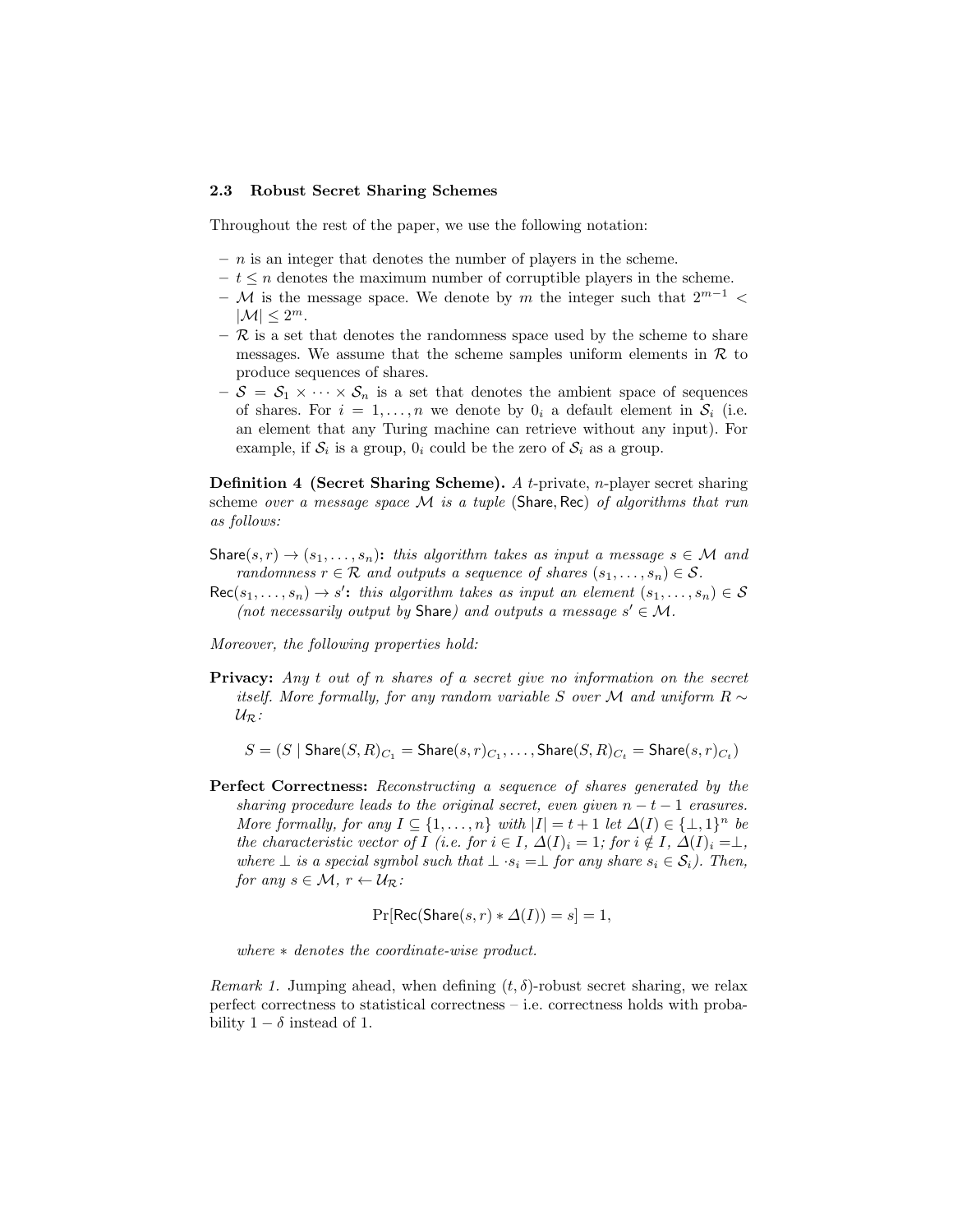**Definition 5** (Merging Function). Let  $s \in \mathcal{M}$ ,  $r \in \mathcal{R}$  and let  $I \subseteq \{1, \ldots, n\}$ . For  $i \in I$ , let  $v_i \in S_i$ . We define the merging function of s, r with  $I,(v_i)_{i\in I}$  as

$$
Merge(s,r,I,(v_i)_{i\in I})=S\in\mathcal{S}
$$

where for  $i \in I$   $S_i = v_i$ , and for  $i \notin I$   $S_i =$  Share $(s, r)_i$ .

Definition 6 (Adversary). For any t-private, n-player secret sharing scheme (Share, Rec), we define the experiment  $\text{Exp}_{(\text{Share}, \text{Rec})}(\mathcal{D}, \text{Adv})$ , where  $\mathcal D$  is a distribution over  $M$ , and Adv is an interactive Turing machine, called the adversary.

 $\mathbf{Exp}_{(\mathsf{Share},\mathsf{Rec})}(\mathcal{D},\mathsf{Adv})$  is defined as follows:

- <span id="page-8-0"></span>E.1. Send the public description (Share, Rec) of the scheme and the distribution D to Adv.
- <span id="page-8-1"></span>E.2. Adv computes and outputs  $I = \{i_1, \ldots, i_t\} \subseteq \{1, \ldots, n\}$ , i.e. a subset of players whose size is less or equal to t.
- <span id="page-8-3"></span>E.3. Sample  $s \leftarrow \mathcal{D}$ , and  $r \leftarrow \mathcal{U}_{\mathcal{R}}$ , compute Share $(s, r)$  and send Share $(s, r)$ to Adv.
- <span id="page-8-2"></span>E.4. Adv outputs  $(v_i)_{i \in I}$ , where  $v_i \leftarrow V_i$  and

$$
V_i = V_i(\text{Share}, \text{Rec}, \mathcal{D}, \text{Share}(s, r)_{i_1}, \dots, \text{Share}(s, r)_{i_t})
$$

is a random variable that may depend on the public information of the scheme, and the ensemble of shares indexed by I.

E.5. Return 1 if and only if  $Rec(Merge(s, r, I, (v_i)_{i \in I})) \neq s$ .

For  $v \leq t$ , we say that an adversary is v-local if for all  $i \in I$ ,

$$
V_i = V_i(\text{Share}, \text{Rec}, \mathcal{D}, \text{Share}(s, r)_{i_1}, \dots, \text{Share}(s, r)_{i_v}),
$$

*i.e.*  $V_i$  is a random variable that depends only on the public information of the scheme, and at most v elements of the ensemble of shares indexed by I.

Definition 7 (Robust Secret Sharing Scheme). A t-private n-player secret sharing scheme (Share, Rec) over a message space  $\mathcal M$  is  $(t, \delta)$ -robust if the following property holds:

**Robustness:** With probability less or equal to  $\delta$  the reconstruction procedure fails at outputing the correct shared value, even if t out of the n shares are corrupt by adversary. Formally, for any distribution D, for any adversary Adv:

$$
\Pr[\mathbf{Exp}_{(\mathsf{Share}, \mathsf{Rec})}(\mathcal{D}, \mathsf{Adv}) = 1] \le \delta
$$

We say that a scheme is  $(t, \delta)$ -robust agaist v-local adversaries if robustness holds for any v-local adversary.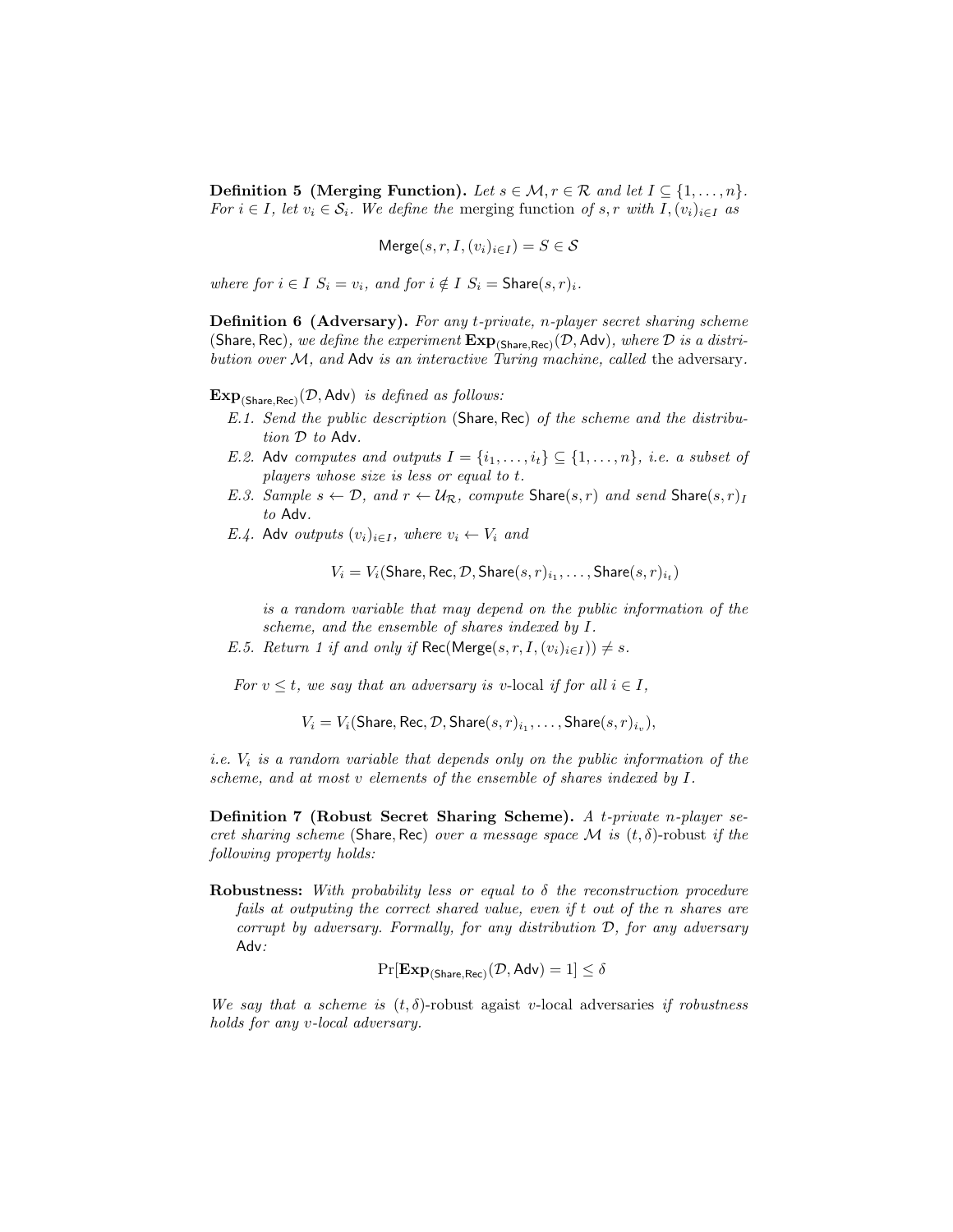# 3 Lower Bound

We prove a lower bound for the share size of any secret sharing scheme that is robust against 0-local adversaries, which implies that this lower bound applies to any secret sharing scheme that is robust against  $v$ -local adversaries for any  $v > 0$ .

<span id="page-9-0"></span>**Theorem 1.** Let k, m, t be integers. Let  $\delta = 2^{-k}$ ,  $n = 2 \cdot t + 1$ , M be a set with  $2^{m-1} \leq |\mathcal{M}| \leq 2^m$ . Let (Share, Rec) be an n-player secret sharing scheme over M. If (Share, Rec) is  $(t, \delta)$ -robust, then the minimum bit-length of any of its shares is at least  $m + k - (2 + \log_2(3)).$ 

# 3.1 Intuition for the Proof of Theorem [1](#page-9-0)

Here, we give a high level overview of our proof. Let  $P_{t+1}$  be a player associated with a share with the shortest size  $\lambda$ .

<span id="page-9-3"></span>**An Adversary** We relate the value  $\lambda$  to the security parameter k by analyzing the success probability of a (local) adversary that does the following:

- <span id="page-9-1"></span>1. "decide" whether to corrupt  $I = \{P_1, \ldots, P_t\}$  or  $J = \{P_{t+2}, \ldots, P_n\}$ . An intuition about how this decision is made is given in the following.
- 2. sample a uniform message x and randomness  $r_x$  and compute Share $(x, r_x)$ 3. output  $\textsf{Share}(x, r_x)_i$  as the corrupt share of  $P_i$ , for all i in the set of corrupt players.

The decision made by the adversary in step [1](#page-9-1) can be thought of simulating each choice (either corrupt  $I$  or  $J$ ) and picking the one that leads to higher success probability. Studying this success probability is a bit tricky. A sufficient way to describe it is by analyzing the probability that:

- the  $t + 1$ st share is compatible with the corrupt shares and
- the reconstruction doesn't output the correct secret (this latter property alone would suffice, but it is easier to understand it in the presence of the former one)

Intuitively, in order to directly understand the above two properties, one has to understand the distribution induced by the sharing procedure on the shares, which may be cumbersome. It would be helpful to relate the success of the adversary solely on the distribution of secrets and randomness – the uniform distribution.

<span id="page-9-2"></span>A Graph – Definition We achieve this feature by relating the above two properties to a graph, constructed as follows: it is a 4-layered graph, where each vertex in a layer is a pair  $(s, r)$  for all possible messages s and randomness r. Edges are created according to the following rule: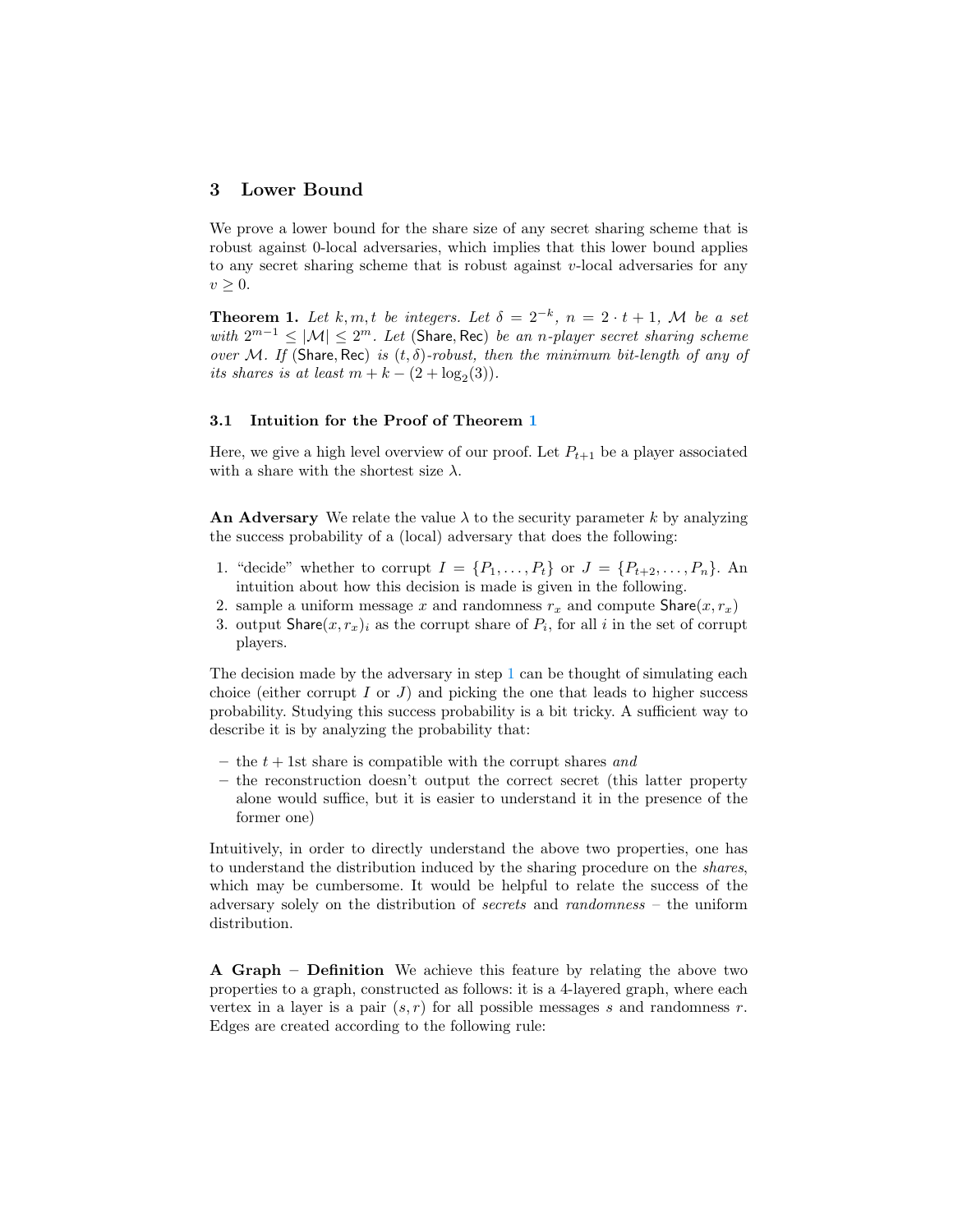

 $\text{Edge if:} \quad \text{Share}(s,r)_I = \text{Share}(s^I,r^I)_I \quad \text{Share}(s^I,r^I)_{t+1} = \text{Share}(s^J,r^J)_{t+1} \quad \text{Share}(s^J,r^J)_J = \text{Share}(s',r')_J$ 

<span id="page-10-0"></span>A Graph – Properties In order to make his decision, the adversary labels the edges between the second and third layer as follows:



The decision he makes in step [1,](#page-9-1) is merely counting how many edges have a specific label:

Decide to corrupt I if  $|I$ -edges $|\geq |J$ -edges $|$  (corrupt J otherwise)

<span id="page-10-1"></span>Adversarial Success in the Graph Without loss of generality, assume that the adversary chose to corrupt  $I$ . Then, the robustness experiment is equivalent to the following:

- choose a vertex  $(s^J, r^J)$  uniformly from the third layer of the graph
- choose a vertex  $(s, r)$  uniformly from the first layer of the graph

It turns out that the success probability of the adversary is equivalent to the probability that  $(s, r)$  and  $(s^J, r^J)$  are connected (this implies that the  $t + 1$ st share is compatible with the corrupt shares), and there exists an  $I$ -edge in the connecting path (this implies that the reconstruction fails). In other words,

$$
2^{-k} \ge \Pr[\mathbf{Exp}_{(\text{Share}, \text{Rec})}(\mathcal{U}, \text{Adv}) = 1]
$$
  
=  $\Pr_{(s,r,s^J,r^J)}[\exists (s^I, r^I) \mid (s,r) \text{---}(s^I, r^I) \text{---}(s^J, r^J)]$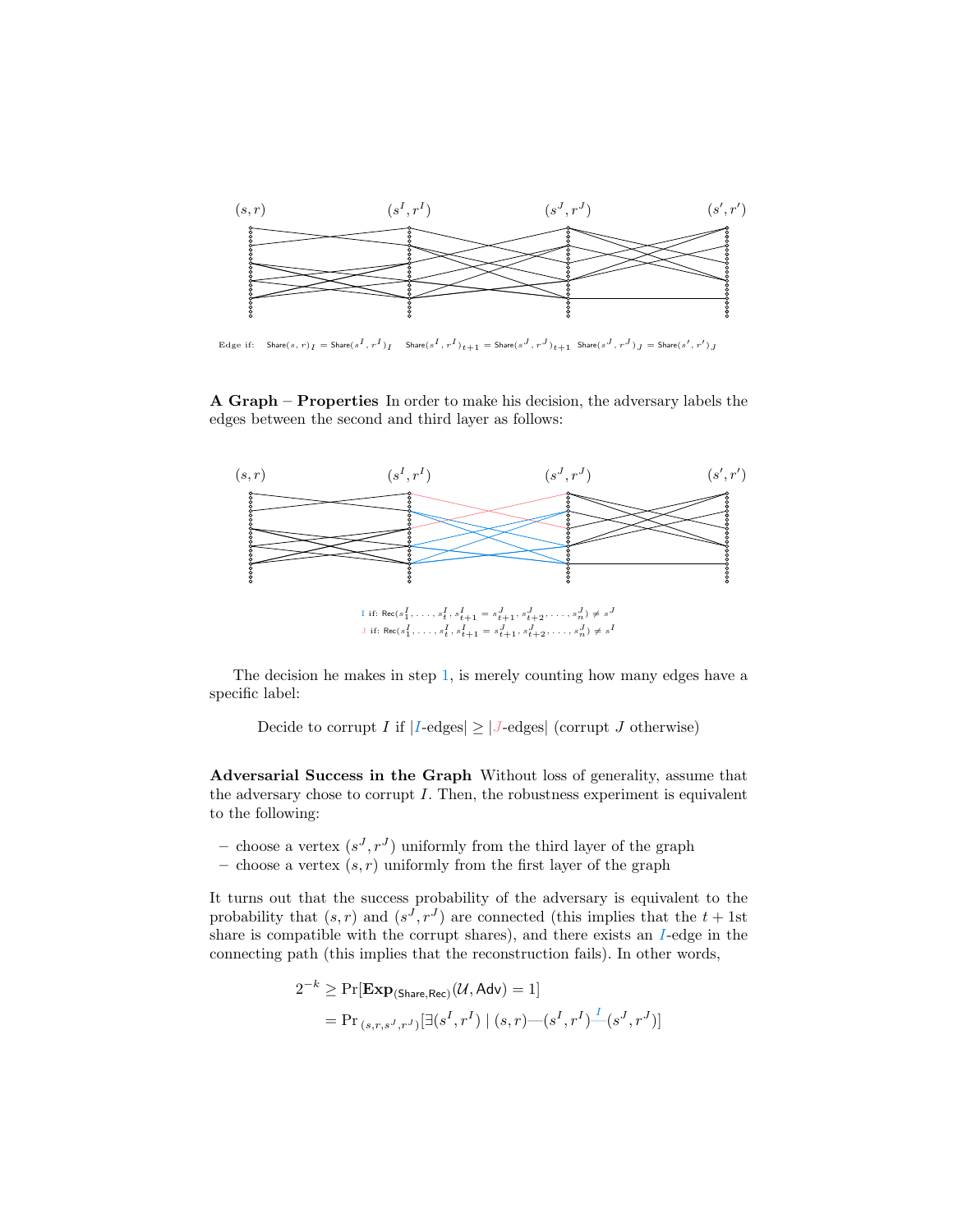<span id="page-11-0"></span>Refining, Analyzing Connectivity, and Concluding Now, we can start an analysis of the above property which relates the security parameter to the size of the shortest share. Firstly, we define a subgraph with the specific connectivity property that the number of vertices at layer one connected by a path to a specific vertex at layer three is at least  $2<sup>m</sup>$  times the number of vertices at layer two connected to the same vertex at layer three. In other words,

$$
|\{(s,r) \mid \exists (s^I, r^I) : (s,r) - (s^I, r^I) - (s^J, r^J)| \ge 2^m \cdot |(s^I, r^I) \mid (s,r) - (s^I, r^I) - (s^J, r^J)|
$$

Somewhat surprisingly, this can be done by removing only a relatively small number  $(2 \cdot 2^{-k}$  fraction) of vertices to the second layer of the graph: among others, we remove all those vertices  $(s, r)$  such that  $\text{Rec}(\text{Share}(s, r)) \neq s$  (there is most a  $2^{-k}$  fraction of them, by statistical correctness), and then use perfect correctness and privacy on the induced graph to obtain the above.

We now use the graph properties to manipulate the resulting probability: the property of the refined graph allows us to essentially "move" the probability mass at the first layer of the subgraph to the second layer, with a gain of a  $2^m$ factor:

$$
{\Pr}_{(s,r,s^J,r^J)}[\exists (s^I,r^I) \mid (s,r) - (s^I,r^I)^{\perp} (s^J,r^J)] \approx 2^m \cdot {\Pr}_{(s^I,r^I,s^J,r^J)}[(s^I,r^I)^{\perp} (s^J,r^J)]
$$

(we write  $\approx$  here instead of = to take into account of the small number of vertices removed in the construction of the subgraph.) Then, we can remove the labeling condition by noticing that the adversary chose the more successful among I and J, which means that at least a  $1/2$  fraction of the labeled edges are I-edges:

$$
2^m \cdot \Pr{}_{(s^I,r^I,s^J,r^J)}[(s^I,r^I)^{\top}_{-}(s^J,r^J)] \geq 2^{m-1} \cdot \Pr{}_{(s^I,r^I,s^J,r^J)}[(s^I,r^I) - (s^J,r^J)]
$$

The rest of the proof is an algebraic manipulation of the resulting probability which leads to the correct result by using standard probability tools, such as independence of random variables, union bounds, and the Cauchy-Schwarz inequality.

# 3.2 Proof of Theorem [1](#page-9-0)

*Proof.* We first note that it suffices to prove a lower bound of  $m+k-(1+\log_2(3))$ for  $|M| = 2^m$ , since a lower bound for the share size required to share a secret from a space of size  $2^{m-1}$  certainly applies to sharing a secret from larger a space of size  $|\mathcal{M}| \geq 2^{m-1}$ . Throughout the proof, we will therefore assume that  $|\mathcal{M}| = 2^m$ .

Our proof will rely solely on very simple local adversary strategies. Namely, we will need to consider only two possible adversary strategies: one that replaces some subset of t shares with default values of (say) all zeros, and another that replaces them with shares generated with fresh randomness for a fresh (uniform) secret. These strategies are both 0-local because the adversary submits shares that are distributed independently of all the shares that the corrupted players receive. The key idea will be that if one share is very short, then it becomes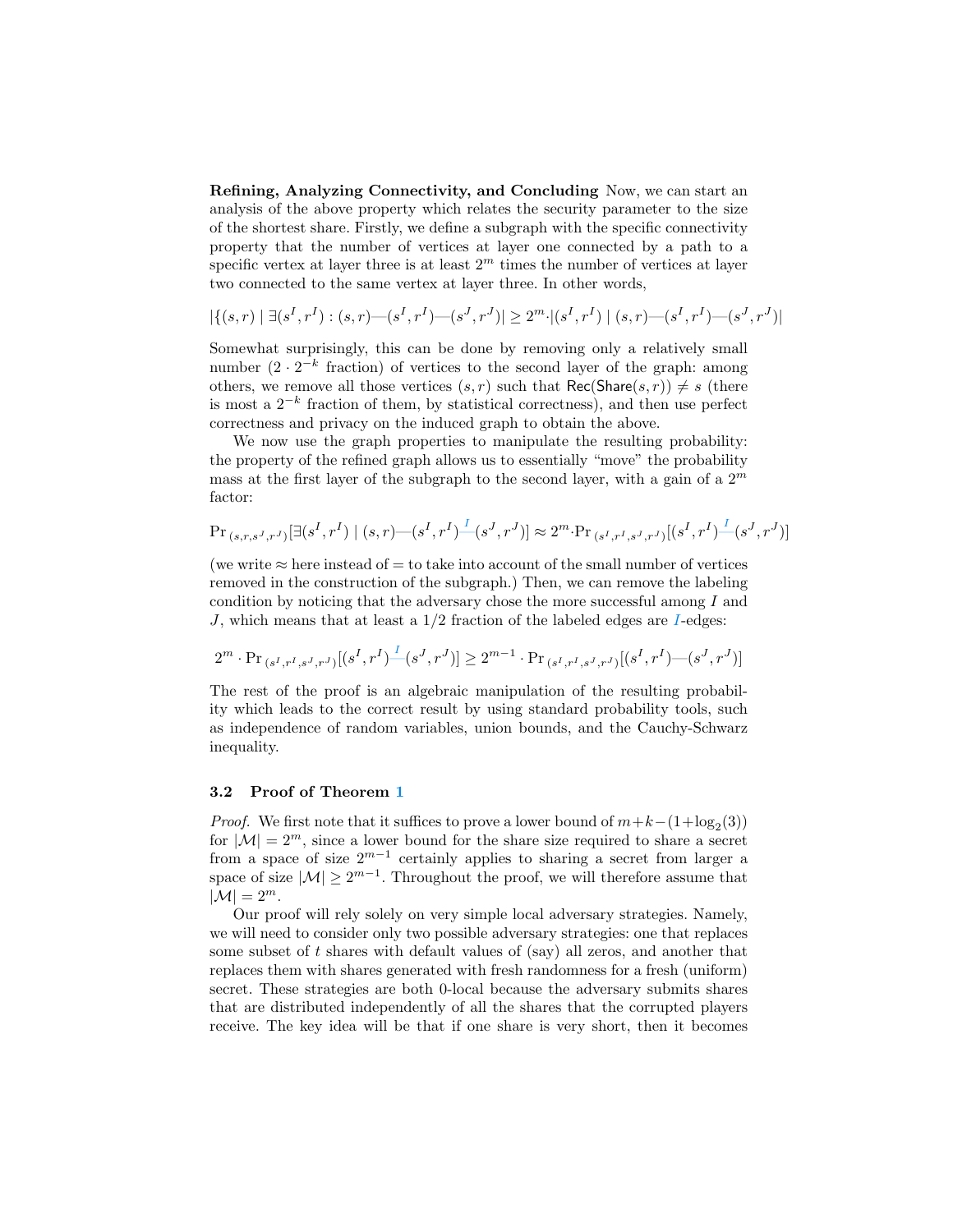more likely that the adversary submitting t freshly distributed shares will cause a "collision", meaning that the corrupted shares are consistent with the honestly generated short share. This will make it difficult for the reconstruction algorithm to tell which is the honestly shared secret. We also consider the adversary who submits default values for technical reasons within the argument, in order to prove that there are not too many honest sharings for differing secrets that agree in some set of at least  $t + 1$  shares. If these were too common, the adversary submitting default values for the complement set would succeed in confusing the reconstruction algorithm with sufficient probability.

To carefully study the probability space of pairs  $(s, r)$  where s is a uniformly random secret and  $r$  is a random bit string used in the share generating procedure, we define a layered graph whose vertices at each layer correspond to these pairs  $(s, r)$ , and edges between the layers represent agreeing shares for specified subsets of players. Essentially, our graph models various kinds of equivalence classes of values  $(s, r)$  corresponding to partial agreements of the resulting shares. To execute our proof, we will identify paths in our graph corresponding to the events of adversary success, and we will then lower bound the number of such edges and hence the success probability of the adversary.

- A Graph. (For an intuitive description, see Section [3.1.](#page-9-2)) Let  $P \in \{1, \ldots, n\}$  be the index of a player, let  $I \subset \{1, \ldots, n\} \setminus \{P\}$  be a set of cardinality  $|I| = t$ , and let  $J = \{1, \ldots, n\} \setminus (\{P\} \cup I)$  be the set of size t corresponding to the players that are not in I and are not P. Let  $G = G(P, I)$  be a graph defined as:
	- Vertices $(G) = \{1, \ldots, 4\} \times M \times R$ , i.e. the vertex set consists of four layers of message and random value tuples.
	- $((i, s, r), (i + 1, s', r')) \in \mathsf{Edges}(G)$  if:
		- $i = 1$ , and Share $(s, r)_I$  = Share $(s', r')_I$ : i.e. a vertex at layer one is connected to a vertex at layer two if the tuples of shares they define agree on the shares at I.
		- $i = 2, s \neq s'$ , and  $\textsf{Share}(s, r) = \textsf{Share}(s', r') =$ : i.e. a vertex at layer two is connected to a vertex at layer three if the vertices represent different secrets, and the tuples of shares they define agree on the share at P.
		- $i = 3$ , and  $\textsf{Share}(s, r) = \textsf{Share}(s', r')$ ; i.e. a vertex at layer three is connected to a vertex at layer four if the tuples of shares they define agree on the shares at J.
- Path Sets, Labeling, Balance. (For an intuitive description, see Section [3.1.](#page-10-0)) We want to construct a labeling system for paths from layer one to layer four, that will be useful to analyze certain reconstruction properties of the secret sharing scheme associated with the graph. Firstly, however, we need to construct a function that maps paths containing edges from layer two to layer three to sequences of shares. For  $1 \leq i \leq j \leq 4$ , let  $\mathcal{E}_{i,j}$  be the set of paths succesively connecting vertices at layer  $i$  to vertices at layer  $j$ ;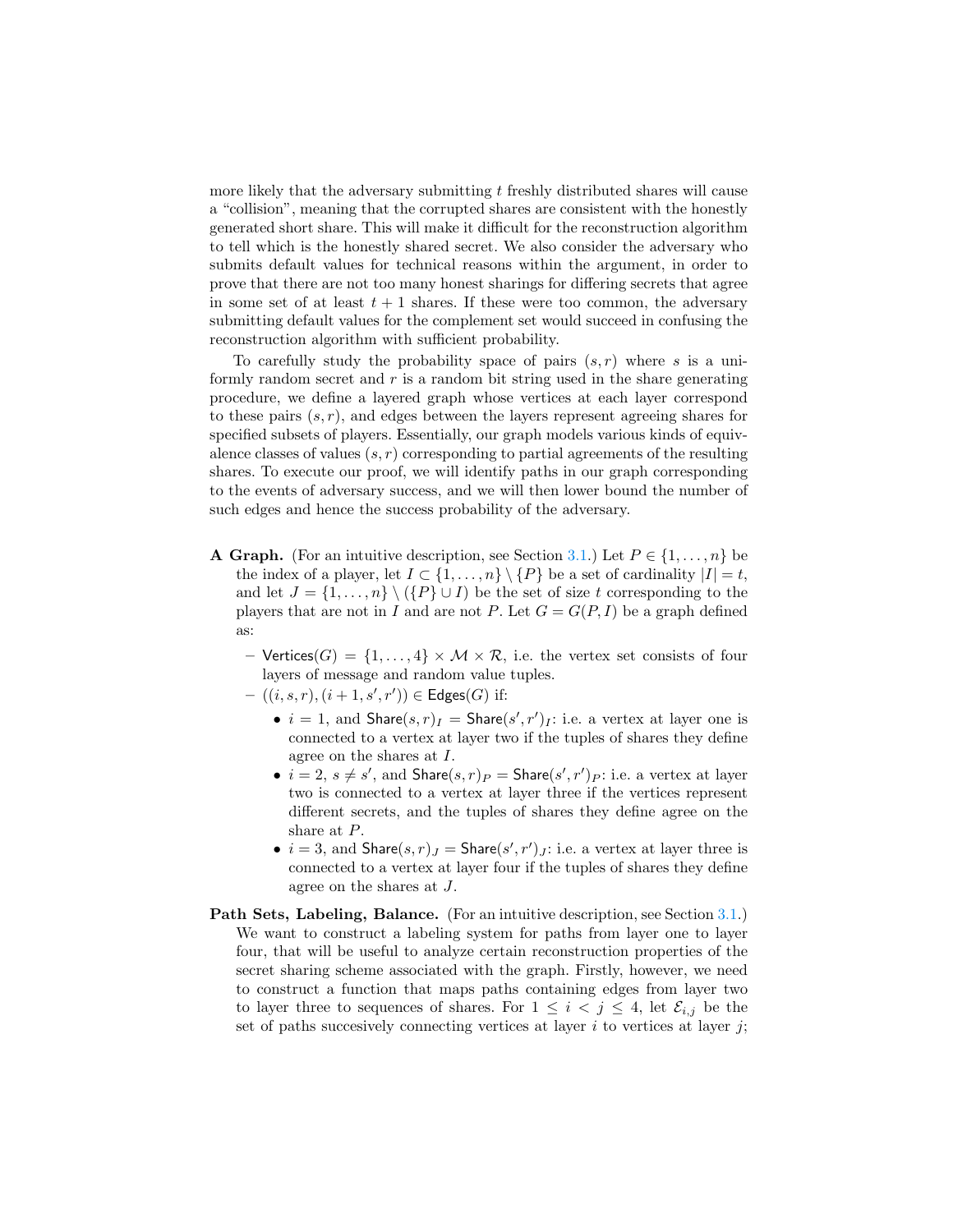formally,

$$
\mathcal{E}_{i,j} := \{ ((i, s_i, r_i), (i+1, s_{i+1}, r_{i+1}), \dots, (j, s_j, r_j)) \mid
$$
  
for  $i \leq k < j : ((k, s_k, r_k), (k+1, s_{k+1}, r_{k+1})) \in \text{Edges}(G(P, I)) \}.$ 

We also define another set,  $\mathcal{E}$ , containing all paths with an edge between layer two and three; formally,

$$
\mathcal{E} = \bigcup_{i \in \{1,2\}, j \in \{3,4\}} \mathcal{E}_{i,j}.
$$

Now, we construct a string function S that assigns sequences of shares to paths in  $\mathcal{E}$ . Formally, for  $\ell \in \mathcal{E}$ ,  $\ell = (\ldots, (2, s_2, r_2), (3, s_3, r_3), \ldots)$ , define  $S(\ell)$  as the sequence of shares with the following properties:

 $-S(\ell)_I :=$  Share $(s_2, r_2)_I$ ,

 $-S(\ell)_P :=$  Share $(s_2, r_2)_P =$  Share $(s_3, r_3)_P$  ,

 $-S(\ell)_J :=$  Share $(s_3, r_3)_J$ .

Notice that the function S depends only on the edges between layer two and three, so any two paths in  $\mathcal E$  sharing the same edge from layer two and three have the same image.

Now, for  $i \in \{1,2\}, j \in \{3,4\}$ , we define a *labeling relation* L as follows:

$$
L: \mathcal{E} \longrightarrow \{I, J\}
$$
  

$$
\ell \longmapsto \begin{cases} I, & \text{if } \text{Rec}(S(\ell)) \neq s_3, \\ J, & \text{if } \text{Rec}(S(\ell)) \neq s_2 \end{cases}
$$

Analogously to S, L depends only on the edges between layer two and three of a path. Also notice that  $L$  is not necessarily a function, as we do not exclude the existence of paths  $\ell = (\ldots, (2, s_2, r_2), (3, s_3, r_3), \ldots)$  with  $s_2 \neq$  $Rec(S(\ell)) \neq s_3$ . Such paths would be labeled as both I and J.

Finally, we say that the graph  $G$  is *I-oriented* if there are at least as many edges in  $\mathcal{E}_{2,3}$  labeled by I than J, i.e. if  $|\{ \ell \in \mathcal{E}_{2,3} \mid L(\ell) = I \}| \geq |\{ \ell \in \mathcal{E}_{2,3} \mid L(\ell) = I \}|$  $L(\ell) = J$ .

Now that we introduced all the required tools and definitions, we are ready to begin our analysis.

- **Setup.** Let  $\lambda$  be the minimal bit-length of any share of (Share, Rec). Without loss of generality, assume that  $P$  is a player associated with a share of (Share, Rec) of length  $\lambda$ .
- Construction of an Adversary. (For an intuitive description, see Section [3.1.](#page-9-3)) Let  $\mathsf{Adv}_A$  be the adversary who behaves as follows (during an execution of

 $\mathbf{Exp}_{(\mathsf{Share},\mathsf{Rec})}(\mathcal{D},\mathsf{Adv}_A))$ :

- 1. Given the public information (Share, Rec),  $\mathcal D$  in step [E.1,](#page-8-0) sample  $x \leftarrow$  $\mathcal{U}_{\mathcal{M}}, r_x \leftarrow \mathcal{U}_{\mathcal{R}}.$
- 2. Compute  $(v_1, \ldots, v_n) \leftarrow$  Share $(x, r_x)$ .
- 3. Sample a uniform set  $I \subset \{1, \ldots, n\} \setminus \{P\}$  with  $|I| = t$ .
- 4. Construct  $G(P, I)$ .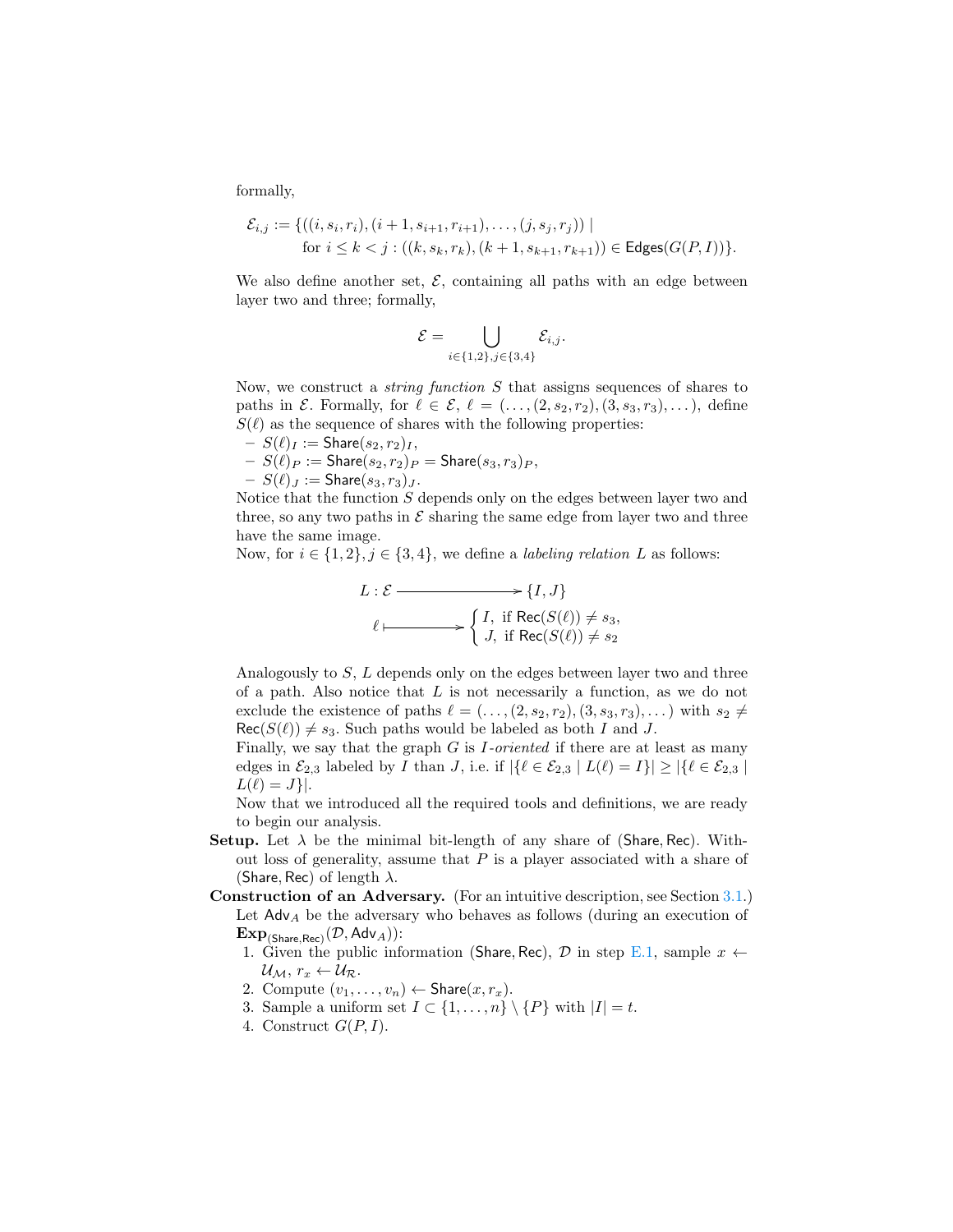5. If  $G(P, I)$  is I-oriented, output I at step [E.2,](#page-8-1) and  $(v_i)_{i \in I}$  at step [E.4.](#page-8-2) Else, output J at step [E.2,](#page-8-1) and  $(v_j)_{j\in J}$  at step [E.4.](#page-8-2)

Notice that  $\mathsf{Adv}_A$  is a valid 0-local adversary, since all the computation  $\mathsf{Adv}_A$ performs is independent of the values it is inputed at step [E.3.](#page-8-3)

Representing Adversarial Success in the Graph. (For an intuitive descrip-tion, see Section [3.1.](#page-10-1)) Assume that, if  $I$  is the set chosen by the adversary, the graph  $G(P, I)$ , induced by the given secret sharing scheme, is I-oriented. Let  $z \in \mathcal{M}$ ,  $r_z \leftarrow \mathcal{U}_{\mathcal{R}}$ , let C be a sequence of shares defined as: for  $i \in I$ ,  $C_i = V_i = \textsf{Share}(x, r_x)_i; \text{ for } j \in J \cup \{P\}, C_j = \textsf{Share}(z, r_z)_j.$  Notice that  $C$  can be seen as a sharing of  $z$  corrupted at  $I$  by the above adversary, therefore, by the robustness property:

<span id="page-14-0"></span>
$$
\Pr[\text{Rec}(C) \neq z] \leq \delta = 2^{-k},\tag{1}
$$

where the probability is taken over uniform choices of  $x, z \in \mathcal{M}$ ,  $r_x, r_z \in \mathcal{R}$ . Notice that if there exists  $(y, r_y)$  such that  $\ell := ((1, x, r_x), (2, y, r_y), (3, z, r_z)) \in$  $\mathcal{E}_{1,3}$  and  $V(\ell) = I$  then Rec(C)  $\neq z$ : in fact, if  $\ell \in \mathcal{E}_{1,3}$ , then  $V(\ell) = I$  implies  $\text{Rec}(S(\ell)) \neq z$ , by definition of V; and since  $S(\ell) = C$  (by the following:  $S(\ell)_I =$  Share $(y, r_y)_I$  = Share $(x, r_x)_I = C_I$ ,  $S(\ell)_J =$  Share $(z, r_z)_J = C_J$ and  $S(\ell)_P =$  Share $(y, r_y)_P =$  Share $(z, r_z)_P = C_P$  then  $V(\ell) = I$  implies  $\text{Rec}(C) \neq z$ . This means that

<span id="page-14-1"></span>
$$
\Pr[\exists(y, r_y), \ell := ((1, x, r_x), (2, y, r_y), (3, z, r_z)) \in \mathcal{E}_{1,3}, V(\ell) = I] \le \Pr[\text{Rec}(C) \ne z],
$$
\n(2)

which implies

<span id="page-14-2"></span>
$$
\Pr[\exists(y, r_y), \ell := ((1, x, r_x), (2, y, r_y), (3, z, r_z)) \in \mathcal{E}_{1,3}, V(\ell) = I] \le 2^{-k}, \tag{3}
$$

by combining equation [1](#page-14-0) and [2.](#page-14-1)

- A More Refined Graph. (For an intuitive description, see Section [3.1.](#page-11-0)) In order to better analyze the left-hand side of equation [3,](#page-14-2) we introduce a subgraph  $G'(P, I)$  of  $G(P, I)$ , defined by the following algorithm:
	- 1. Initialize  $G' \leftarrow G(P, I)$
	- 2. For  $a = (a_{i_1}, \ldots, a_{i_{t+1}}) \in S_{I \cup \{P\}}$ :
		- (a) Define  $H_a := \{(2, s, r) \in \text{Vertices}(G) \mid \text{Share}(s, r)_{I \cup \{P\}} = a\}$
		- (b) Initialize  $H'_a := H_a$
		- (c) While there exist  $(2, s, r), (2, s', r') \in H'_a$  such that  $s \neq s'$ :
			- i. Update the graph  $G'$  by removing  $(2, s, r)$  and  $(2, s', r')$ :
				- $-$  Edges $(G') \leftarrow \mathsf{Edges}(G')_{|\mathsf{Vertices}(G') \setminus \{(2,s,r),(2,s',r')\}} \ \ \mathsf{Vertices}(G') \leftarrow \mathsf{Vertices}(G') \setminus \{(2,s,r),(2,s',r')\}$
				-
	- ii. Update  $H'_a \leftarrow \{(2, s, r) \in \text{Vertices}(G') \mid \text{Share}(s, r)_{I \cup \{P\}} = a\}$ 3. Output  $G'(P,I) \leftarrow G'$ .

<span id="page-14-3"></span>Notice that the vertices we are removing in this graph might exist, because we are allowing schemes where correctness is only statistical. In the following, we bound the number  $V_R = |\text{Vertices}(G(P, I)) \setminus \text{Vertices}(G'(P, I))|$  of vertices removed from  $G(P, I)$  by the above algorithm to obtain  $G'(P, I)$ . To do so, we relate  $V_R$  to  $Pr[\text{Exp}_{(Share, Rec)}(\mathcal{U}_M, Adv_B) = 1]$  where  $Adv_B$  is a specific adversary, defined as follows: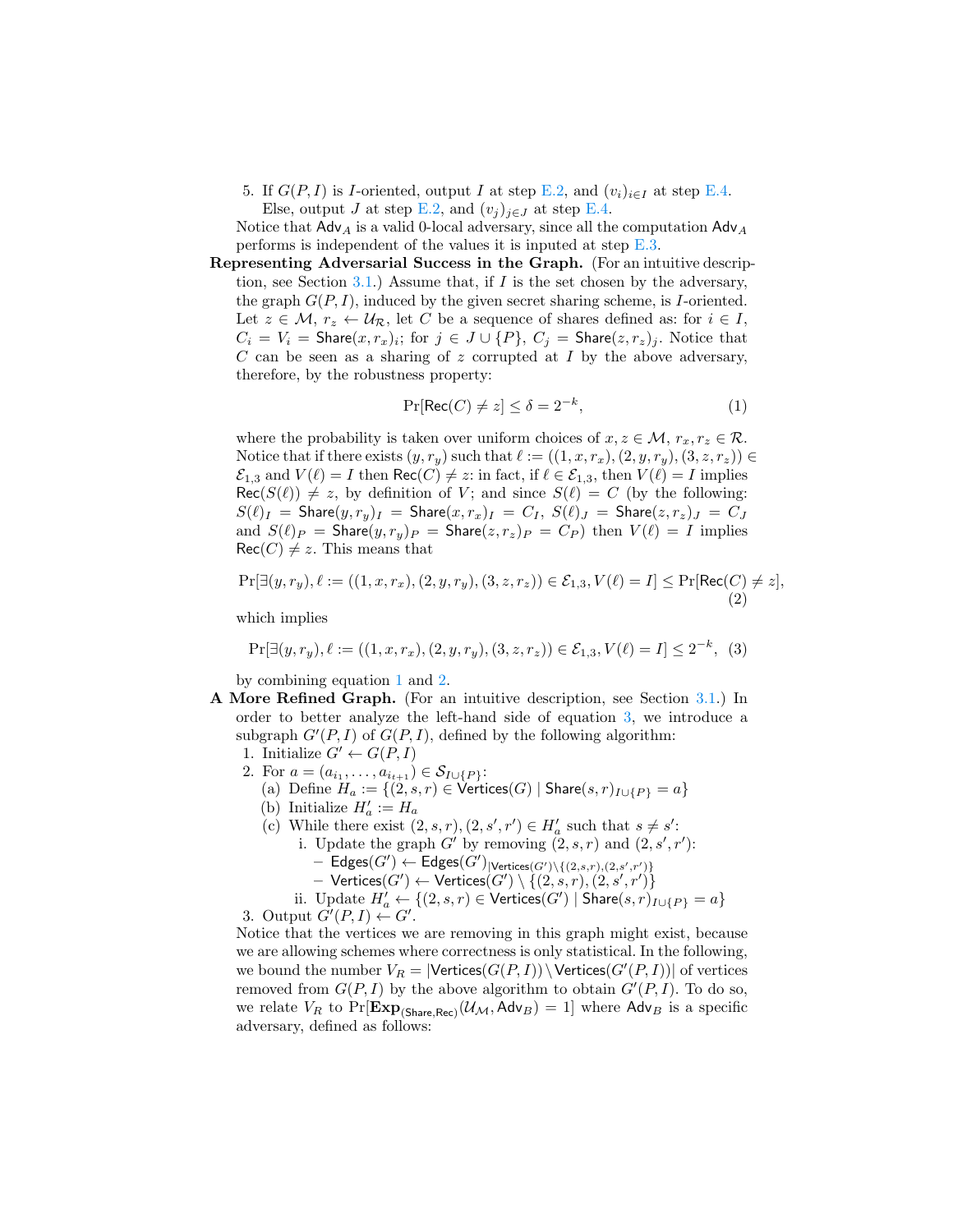- 1. Let  $b = (0_{j_1}, \ldots, 0_{j_t}) \in S_J$
- 2. Output  $J$  at step [E.2,](#page-8-1)  $b$  at step [E.4.](#page-8-2)

Notice that  $\mathsf{Adv}_B$  is a valid 0-local adversary, as b depends only on the public specifications (Share, Rec) of the scheme (and therefore it is independent of any value inputed to  $B$  at step  $E.3$ ). Let

$$
G_B := \{(s, r) \in \mathcal{M} \times \mathcal{R} \mid \mathsf{Rec}(\mathsf{Merge}(s,r,J,b)) \neq s\}
$$

Notice that if any element  $(s,r)$  of  $G_B$  is sampled at step [E.3](#page-8-3) of  $\text{Exp}_{(\text{Share},\text{Rec})}(\mathcal{U}_\mathcal{M}, \text{Adv}_B)$ , then  $\text{Exp}_{(\text{Share}, \text{Rec})}(\mathcal{U}_\mathcal{M}, \text{Adv}_B)$  outputs 1, by definition of  $G_B$ . Notice also that the probability of sampling  $(s, r)$  in  $G_B$  at step [E.3](#page-8-3) is  $|G_B|/|\mathcal{M} \times \mathcal{R}|$ , as the experiment considers uniform messages (and randomness). Therefore, by the robustness of the scheme,

<span id="page-15-2"></span>
$$
|G_B|/|\mathcal{M} \times \mathcal{R}| \le 2^{-k} \tag{4}
$$

Now, we want to relate  $G_B$  and  $V_R$ . Notice that any two vertices  $(2, s, r)$ ,  $(2, s', r')$ , simultaneously removed in step  $2(c)$ i, belong to the same set  $H_a$ for some a, which implies that

<span id="page-15-0"></span>
$$
\text{Share}(s,r)_{I \cup \{P\}} = a = \text{Share}(s',r')_{I \cup \{P\}},\tag{5}
$$

by definition of  $H_a$ . Combining equation [5](#page-15-0) with the fact that  $\{1, \ldots, n\}\setminus J =$  $I \cup \{P\}$ , it follows that  $\mathsf{Merge}(s,r,J,b) = S = \mathsf{Merge}(s',r',J,b)$ . Now, let  $s'' \leftarrow \text{Rec}(S)$ . Since  $s \neq s'$  then at least one between s and s' differs from  $s''$ , which means that at least one between  $(s,r)$  and  $(s',r')$  lies in  $G_B$ . Therefore,

<span id="page-15-1"></span>
$$
V_R \le 2 \cdot |G_B| \tag{6}
$$

In other words, at least half of the vertices  $(2, s, r)$  removed in the construction of G' are such that to  $(s, r) \in G_B$ . Combining equation [6](#page-15-1) with equation [4,](#page-15-2) we get

<span id="page-15-3"></span>
$$
V_R \le 2 \cdot 2^{-k} \cdot |\mathcal{M} \times \mathcal{R}| \tag{7}
$$

General Facts about the Connectivity between Layers. (For an intuitive description, see Section [3.1.](#page-11-0)) Now that we have a bound on the number of vertices removed from  $G(P, I)$  to obtain  $G'(P, I)$  we can proceed and study how some specific sets of vertices are connected between the layers of  $G'(P, I)$ . We are mostly interested in vertices on layer one and two. For any vertex  $(2, s, r) \in \text{Vertices}(G'(P, I)),$  and for any secret  $s' \in \mathcal{M}$ , define

$$
C_{s'}(2,s,r):=\{(1,s',r')\mid ((1,s',r'),(2,s,r))\in\mathsf{Edges}(G'(P,I))\}
$$

i.e. the set of vertices at layer one that represent secret  $s'$  and are connected to  $(2, s, r)$ . Notice that the set  $\{C_{s'}(2, s, r)\}_{s' \in \mathcal{M}}$  is a partition of the set of vertices at layer one connected to  $(2, s, r)$ . We want to show that for any  $s', s'', |C_{s'}(2, s, r)| = |C_{s''}(2, s, r)|$ . For the sake of contradiction, assume this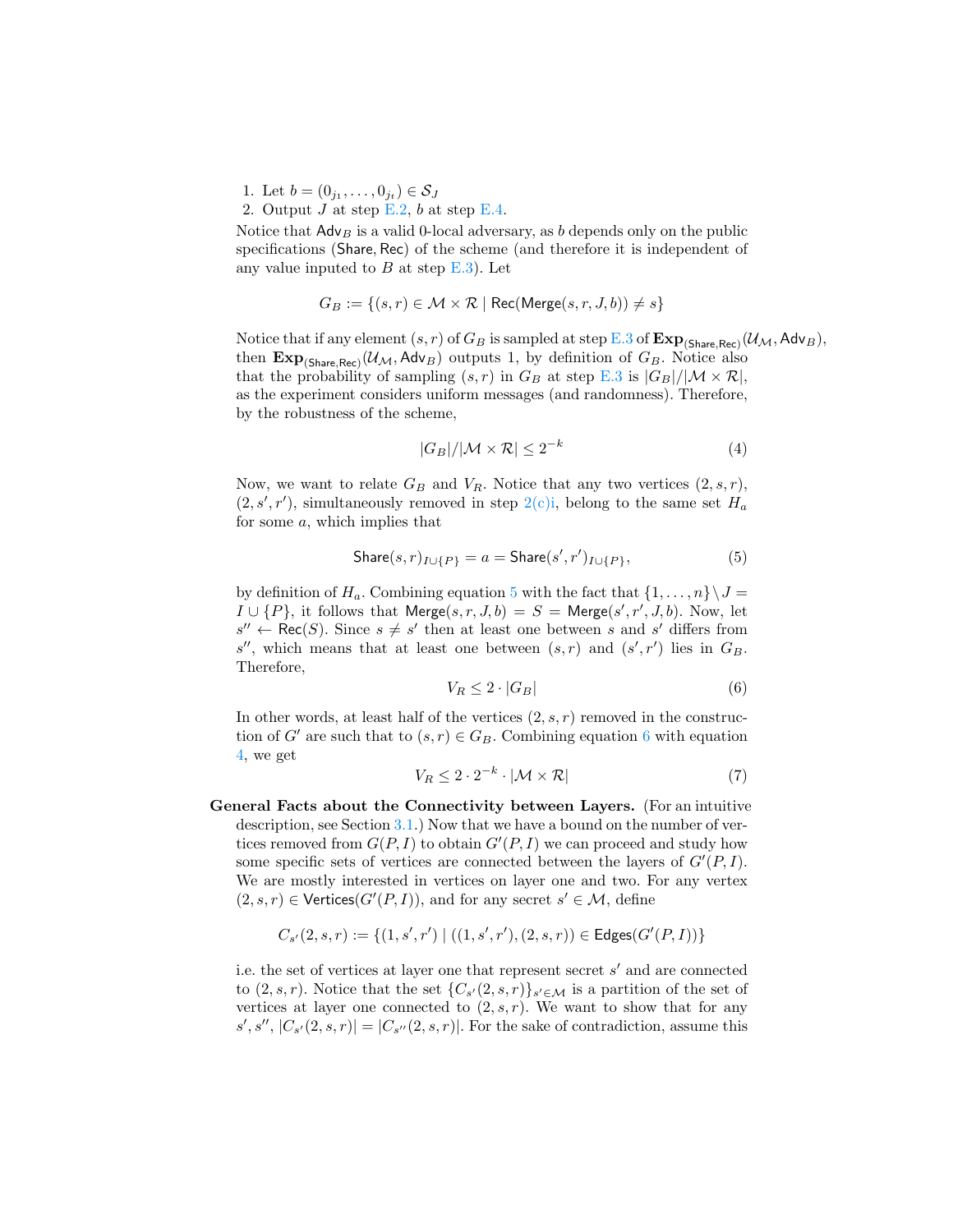is not the case, so without loss of generality there exist  $s' \neq s''$  such that  $|C_{s'}(2,s,r)|>|C_{s''}(2,s,r)|$ . By definition of  $G'(P, I)$ , this means that

$$
|\{r' \in \mathcal{R} \mid {\sfShare}(s',r')_I = {\sfShare}(s,r)_I\}| > |\{r'' \in \mathcal{R} \mid {\sfShare}(s'',r'')_I = {\sfShare}(s,r)_I\}|
$$

which implies that

$$
\Pr[s' \mid \mathsf{Share}(s,r)_I] > \Pr[s'' \mid \mathsf{Share}(s,r)_I]
$$

and therefore violates the privacy of the scheme, as  $\text{Share}(s, r)$ <sub>I</sub> would reveal that the secret is more likely to be  $s'$  than  $s''$ , but by privacy given any t shares the secret should look uniform. Therefore,

<span id="page-16-0"></span>for any 
$$
s', s'' \in \mathcal{M}, (2, s, r) \in G'(P, I): |C_{s'}(2, s, r)| = |C_{s''}(2, s, r)|
$$
 (8)

This implies that any  $(2, s, r) \in G'(P, I)$  is connected to  $2^n \cdot |C_s(2, s, r)|$ vertices at layer one  $(2^n \cdot |C_s(2, s, r)| = |\bigcup_{s' \in \mathcal{S}} C_{s'}(2, s, r)|$ , by the fact that  ${C_{s'}(2, s, r)}_{s' \in \mathcal{M}}$  is a partition).

Particular Facts about the Connectivity between Layers. (For an intuitive description, see Section [3.1.](#page-11-0)) Now, with a notation similar to the one in the construction of  $G'(P, I)$ , for  $a \in \mathcal{S}_{I \cup \{P\}}$ , let

$$
H'_a := \{(2, s, r) \in \text{Vertices}(G'(P, I)) \mid \text{Share}(s, r)_{I \cup \{P\}} = a\}
$$

Moreover, let

$$
C'_a := \{(1,s,r) \in \text{Vertices}(G'(P,I)) \mid \exists (2,s',r') \in H'_a: ((1,s,r),(2,s',r')) \in \text{Edges}(G'(P,I))\}
$$

i.e. the set of vertices at layer one that are connected to  $H'_a$ . Notice that all vertices in  $H'_a$  represent the same secret: namely, if  $(2, s, r), (2, s', r') \in H'_a$ , then  $s = s'$ , by construction of  $G'(P, I)$ . Also, for any  $(2, s, r) \in H'_a$ , if  $(2, s, r') \in H'_a$ , then  $((1, s, r'), (2, s, r)) \in \textsf{Edges}(G'(P, I)),$  again by construction of  $H'_a$ , and in particular from the fact that  $\textsf{Share}(s,r)_I = \textsf{Share}(s,r')_I$ . This implies that for any  $(2, s, r) \in H'_a$ ,  $|C_s(2, s, r)| \geq |H'_a|$ . Using property [8,](#page-16-0) we get that any  $(2, s, r) \in H_a'$  is connected to a set X of vertices at layer one of cardinality at least  $2^m \cdot |H_a'|$ . Since  $|C_a'| \ge |X|$  (as  $C_a' \supseteq X$ ), we get Therefore,

<span id="page-16-1"></span>
$$
|C'_a| \ge 2^m \cdot |H'_a| \tag{9}
$$

Putting things together. (For an intuitive description, see Section [3.1.](#page-11-0)) We can now proceed and bound the left-hand side of equation [3](#page-14-2) in terms of the size of  $S_P$ . The following calculation starts with a probability space where  $(x, r_x)$  and  $(z, r_z)$  are independently and uniformly sampled form  $\mathcal{M} \times \mathcal{R}$ .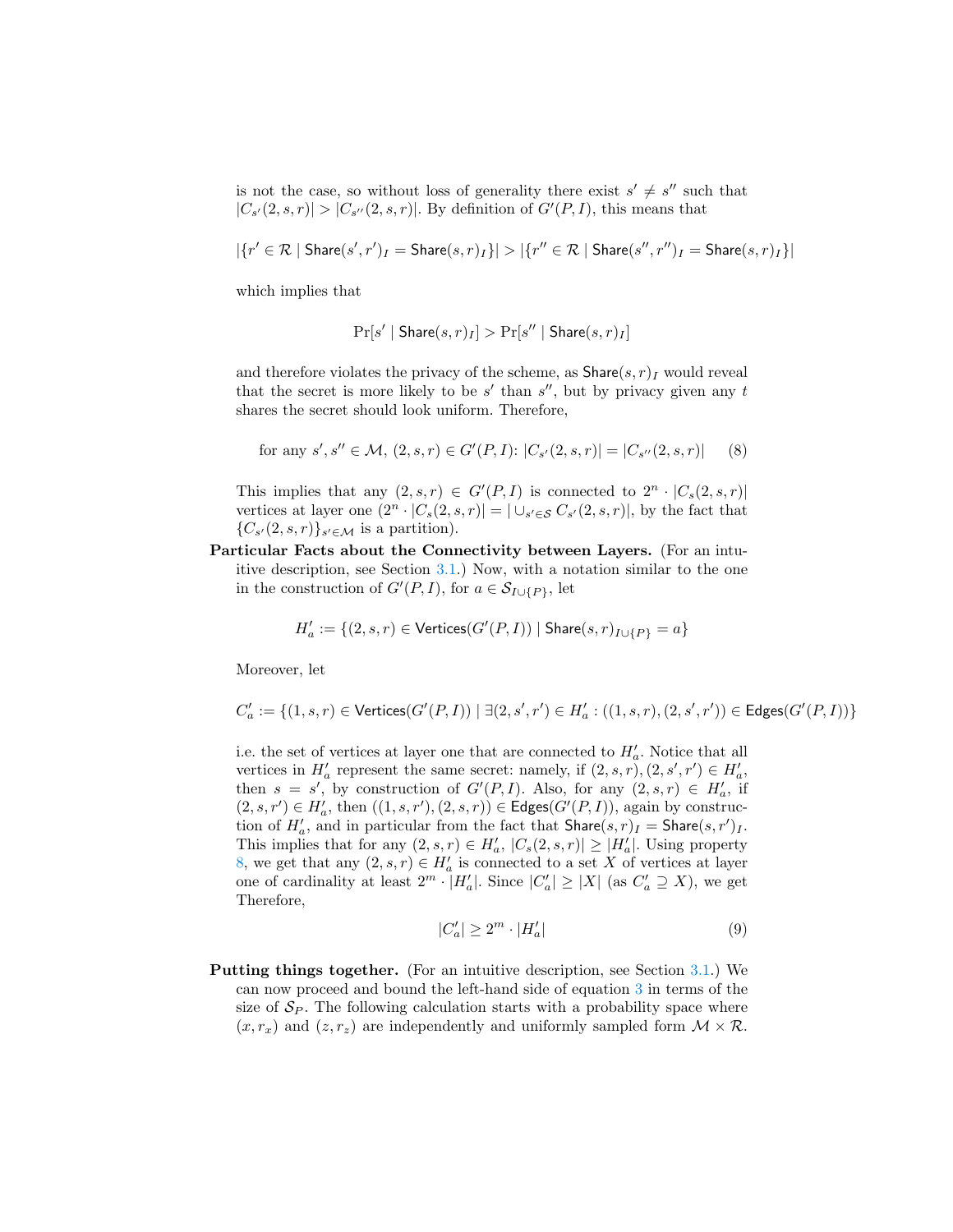We begin with some simple consequences of our definitions:

$$
2^{-k} \ge \Pr[\exists(y, r_y), \ell := ((1, x, r_x), (2, y, r_y), (3, z, r_z)) \in \mathcal{E}_{1,3}, V(\ell) = I]
$$
  
\n
$$
= \sum_{a \in \mathcal{S}_{I \cup \{P\}}} \Pr\left[\frac{\exists(y, r_y), y \ne z, \text{Share}(x, r_x)_I = a_I, \text{Share}(y, r_y)_I = a_I, \text{Base}(y, r_y)_I = a_I, \text{Share}(y, r_y)_I = a_P, \text{Share}(z, r_z)_P = a_P, V(\ell) = I \right]
$$
  
\n(definition of  $\mathcal{E}_{1,3}$ )  
\n
$$
= \sum_{a \in \mathcal{S}_{I \cup \{P\}}} \Pr\left[\frac{\text{Share}(x, r_x)_I = a_I, \exists(2, y, r_y) \in \text{Vertices}(G'(P, I)), y \ne z, \text{Base}(y, r_y)_{I \cup \{P\}} = a, \text{Share}(z, r_z)_P = a_P, V(\ell) = I \right]
$$
  
\n(Vertices(G'(P, I))  $\subseteq$  Vertices(G(P, I)))

Next we recall that the label of the  $\ell$  can be determined without reference to  $(x, r_x)$ . We will write  $\ell_{2,3}$  as the edge connecting  $(2, y, r_y)$  and  $(3, z, r_z)$ , and we note that  $V(\ell) = V(\ell_{2,3})$ . We note that the condition on x can now be written independently:

$$
= \sum_{a \in S_{I \cup \{P\}}} \Pr[(1, x, r_x) \in C'_a] \cdot \Pr\begin{bmatrix} \exists (2, y, r_y) \in \text{Vertices}(G'(P, I)), \\ y \neq z, \text{Share}(y, r_y)_{I \cup \{P\}} = a, \\ \text{Share}(z, r_z)_{P} = a_{P}, V(\ell_{2,3}) = I \end{bmatrix}
$$
\n
$$
= \sum_{a \in S_{I \cup \{P\}}} \frac{|C'_a|}{|M \times \mathcal{R}|} \cdot \Pr\begin{bmatrix} \exists (2, y, r_y) \in \text{Vertices}(G'(P, I)), \\ y \neq z, \text{Share}(y, r_y)_{I \cup \{P\}} = a, \\ \text{Share}(z, r_z)_{P} = a_{P}, V(\ell_{2,3}) = I \end{bmatrix}
$$
\n(unit. of  $(x, r_x) \in \mathcal{M} \times \mathcal{R}$ )

\n
$$
= \sum_{a \in S_{I \cup \{P\}}} \frac{2^m \cdot |H'_a|}{|M \times \mathcal{R}|} \cdot \Pr\begin{bmatrix} \exists (2, y, r_y) \in \text{Vertices}(G'(P, I)), \\ y \neq z, \text{Share}(y, r_y)_{I \cup \{P\}} = a, \\ \text{Share}(z, r_z)_{P} = a_{P}, V(\ell_{2,3}) = I \end{bmatrix} \quad \text{(equation 9)}
$$

Now in order to express this in a more convenient form and then replace the existence condition on y with something easier to manipulate, we introduce a fresh random variable  $(Y, r_Y)$  sampled independently and uniformly from  $M \times R$ :

$$
= 2m \cdot \sum_{a \in S_{I \cup \{P\}}} \Pr[(2, Y, r_Y) \in H'_a] \cdot \Pr\left[\begin{matrix} \exists (2, y, r_y) \in \text{Vertices}(G'(P, I)),\\ y \neq z, \text{Share}(y, r_y)_{I \cup \{P\}} = a,\\ \text{Share}(z, r_z)_{P} = a_{P}, V(\ell_{2,3}) = I \end{matrix}\right] \pmod{2m}.
$$

$$
\geq 2m \cdot \sum_{a \in S_{I \cup \{P\}}} \Pr\left[\begin{matrix} (2, Y, r_Y) \notin V_R, \text{Share}(z, r_z)_{P} = a_{P}, V(\ell_{2,3}) = I \end{matrix}\right]
$$

In this last expression,  $\ell_{2,3}$  now denotes the edge between  $(2, Y, r_Y)$  and  $(3, z, r_z)$ . Our labeling condition now applied to an edge between two uniformly sampled vertices at layer 2 and layer 3, hence we can directly apply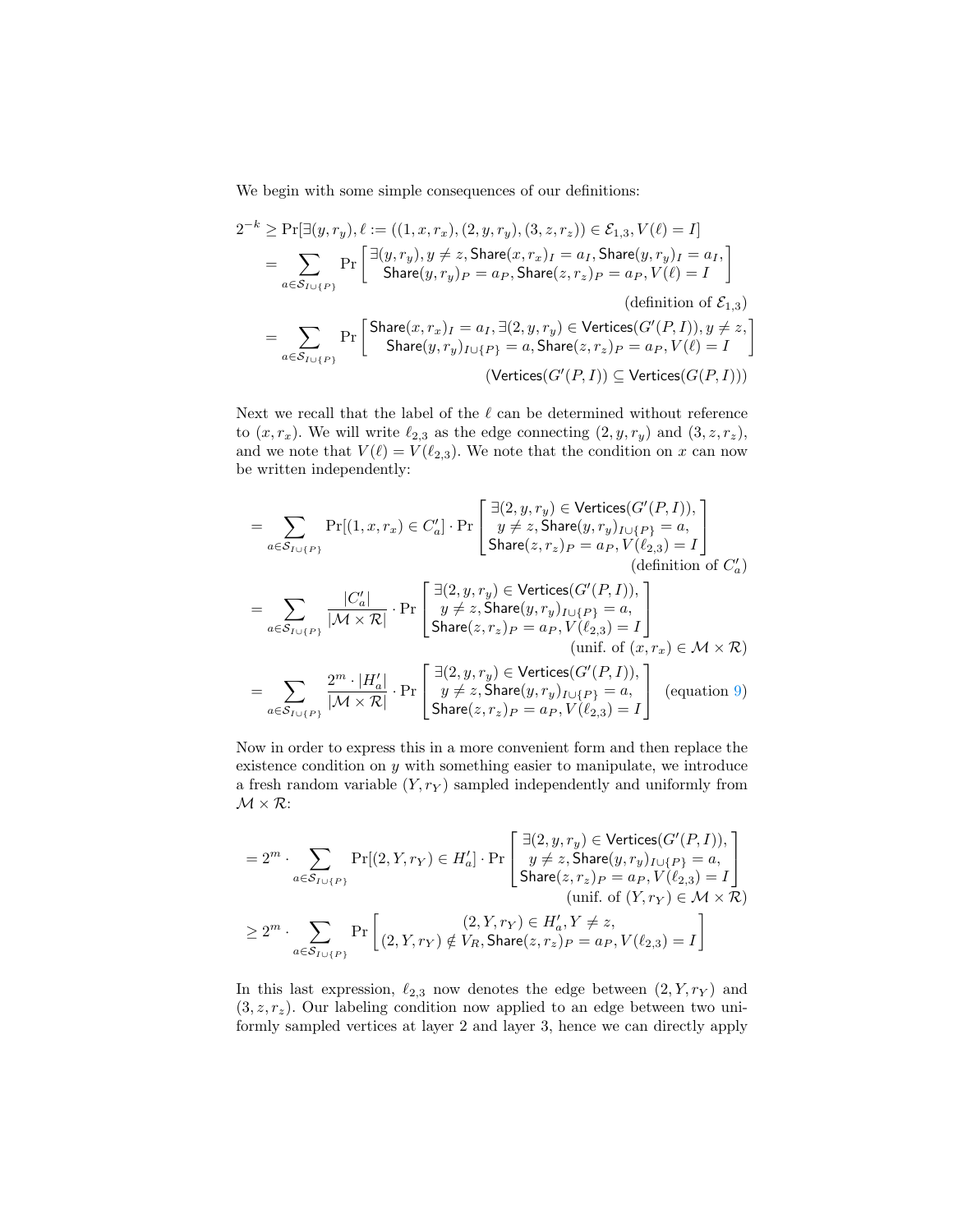our knowledge that the graph is I-oriented to conclude:

$$
\geq \frac{2^m}{2} \cdot \sum_{a \in \mathcal{S}_{I \cup \{P\}}} \Pr \left[ \frac{(2, Y, r_Y) \in H_a', Y \neq z,}{(2, Y, r_Y) \notin V_R, \text{Share}(z, r_z)_P = a_P} \right]
$$

We next observe that the events  $Y \neq z$  and  $\textsf{Share}(z, r_z)P = a_P$  are independent, by privacy. This allows us to proceed as:

$$
\geq (1 - 2^{-m}) \cdot \frac{2^m}{2} \cdot \sum_{a \in S_{I \cup \{P\}}} \Pr\left[\frac{(2, Y, r_Y) \in H'_a}{(2, Y, r_Y) \notin V_R}\right] \cdot \Pr[\text{Share}(z, r_z) \in [a, a], \text{ (independence)}
$$
\n
$$
= (1 - 2^{-m}) \cdot \frac{2^m}{2} \cdot \sum_{\{P\}} \Pr\left[\text{Share}(Y, r_Y) \in [a, a], \text{Per}(\text{Share}(z, r_z) \in [b, a], \text{Per}(\text{Share}(z, r_z) \in [b, a], \text{Per}(\text{Share}(z, r_z) \in [b, a], \text{Per}(\text{Share}(z, r_z) \in [b, a], \text{Per}(\text{Share}(z, r_z) \in [b, a], \text{Per}(\text{Exch}(\text{Exch}(\text{Exch}(\text{Exch}(\text{Exch}(\text{Exch}(\text{Exch}(\text{Exch}(\text{Exch}(\text{Exch}(\text{Exch}(\text{Exch}(\text{Exch}(\text{Exch}(\text{Exch}(\text{Exch}(\text{Exch}(\text{Exch}(\text{Exch}(\text{Exch}(\text{Exch}(\text{Exch}(\text{Exch}(\text{Exch}(\text{Exch}(\text{Exch}(\text{Exch}(\text{Exch}(\text{Exch}(\text{Exch}(\text{Exch}(\text{Exch}(\text{Exch}(\text{Exch}(\text{Exch}(\text{Exch}(\text{Exch}(\text{Exch}(\text{Exch}(\text{Exch}(\text{Exch}(\text{Exch}(\text{Exch}(\text{Exch}(\text{Exch}(\text{Exch}(\text{Exch}(\text{Exch}(\text{Exch}(\text{Exch}(\text{Exch}(\text{Exch}(\text{Exch}(\text{Exch}(\text{Exch}(\text{Exch}(\text{Exch}(\text{Exch}(\text{Exch}(\text{Exch}(\text{Exch}(\text{Exch}(\text{Exch}(\text{Exch}(\text{Exch}(\text{Exch}(\text{Exch}(\text{Exch}(\text{Exch}(\text{Exch}(\text{Exch}(\text{Exch}(\text{Exch}(\text{Exch}(\text{Exch}(\text{Exch}(\text{Exch}(\text{Exch}(\text{Exch}(\text{Exch}(\text
$$

$$
= (1 - 2^{-m}) \cdot \frac{2^m}{2} \cdot \sum_{a \in S_{I \cup \{P\}}} \Pr\left[\frac{\text{Share}(I, r_{Y})_I = a_I,}{(2, Y, r_{Y})_P = a_P, \cdot}\right] \cdot \Pr[\text{Share}(z, r_z)_P = a_P] \cdot \Pr[\text{Share}(z, r_z)_P = a_P] \cdot \Pr[\text{Share}(z, r_z)_P = a_P] \cdot \Pr[\text{Share}(z, r_z)_P = a_P] \cdot \Pr[\text{Share}(z, r_z)_P = a_P] \cdot \Pr[\text{Share}(z, r_z)_P = a_P] \cdot \Pr[\text{Share}(z, r_z)_P = a_P] \cdot \Pr[\text{Share}(z, r_z)_P = a_P] \cdot \Pr[\text{Share}(z, r_z)_P = a_P] \cdot \Pr[\text{Share}(z, r_z)_P = a_P] \cdot \Pr[\text{Share}(z, r_z)_P = a_P] \cdot \Pr[\text{Share}(z, r_z)_P = a_P] \cdot \Pr[\text{Share}(z, r_z)_P = a_P] \cdot \Pr[\text{Share}(z, r_z)_P = a_P] \cdot \Pr[\text{Share}(z, r_z)_P = a_P] \cdot \Pr[\text{Share}(z, r_z)_P = a_P] \cdot \Pr[\text{Share}(z, r_z)_P = a_P] \cdot \Pr[\text{Share}(z, r_z)_P = a_P] \cdot \Pr[\text{Share}(z, r_z)_P = a_P] \cdot \Pr[\text{Share}(z, r_z)_P = a_P] \cdot \Pr[\text{Share}(z, r_z)_P = a_P] \cdot \Pr[\text{Matrix}(z, r_z)_P = a_P] \cdot \Pr[\text{Matrix}(z, r_z)_P = a_P] \cdot \Pr[\text{Matrix}(z, r_z)_P = a_P] \cdot \Pr[\text{Matrix}(z, r_z)_P = a_P] \cdot \Pr[\text{Matrix}(z, r_z)_P = a_P] \cdot \Pr[\text{Matrix}(z, r_z)_P = a_P] \cdot \Pr[\text{Matrix}(z, r_z)_P = a_P] \cdot \Pr[\text{Matrix}(z, r_z)_P = a_P] \cdot \Pr[\text{Matrix}(z, r_z)_P = a_P] \cdot \Pr[\text{Matrix}(z, r_z)_P = a_P] \cdot \Pr[\text{Matrix}(z, r_z)_P = a_P] \cdot \Pr[\text{Matrix}(z, r_z)_P = a_P] \cdot \Pr[\text{Matrix}(z, r_z)_P = a_P] \cdot \Pr[\text{Matrix}(z, r_z)_P = a_P] \cdot \Pr[\text{Matrix}(z, r
$$

We will next apply a union bound to remove the condition  $(2, Y, r_Y) \notin V_R$ , and then use our prior bound on the size of  $V_R\colon$ 

$$
\geq -\frac{|V_R|}{|\mathcal{M} \times \mathcal{R}|} + (1 - 2^{-m}) \cdot \frac{2^m}{2} \cdot \sum_{a \in \mathcal{S}_{I \cup \{P\}}} \Pr\left[\text{Share}(Y, r_Y)_I = a_I, \right] \cdot \Pr[\text{Share}(z, r_z)_P = a_P]
$$

(union bound)

$$
\geq -2^{-k+1} + \frac{2^m}{2} \cdot \sum_{a \in S_{I \cup \{P\}}} \Pr\left[\text{Share}(Y, r_Y)_I = a_I, \right] \cdot \Pr[\text{Share}(z, r_z)_P = a_P] \tag{equation 7}
$$

Next we reorganize our sum by looking at each  $a_P$  value and summing over all the values of  $a_I$ :

$$
= -2^{-k+1} + \frac{2^m}{2} \cdot \sum_{a \in \mathcal{S}_P} \Pr[\text{Share}(Y, r_Y)_P = a_P] \cdot \Pr[\text{Share}(z, r_z)_P = a_P]
$$

The remainder of the calculation is an application of the Cauchy-Schwarz inequality after exploiting the fact that  $(Y, r_Y)$  and  $(z, r_z)$  are identically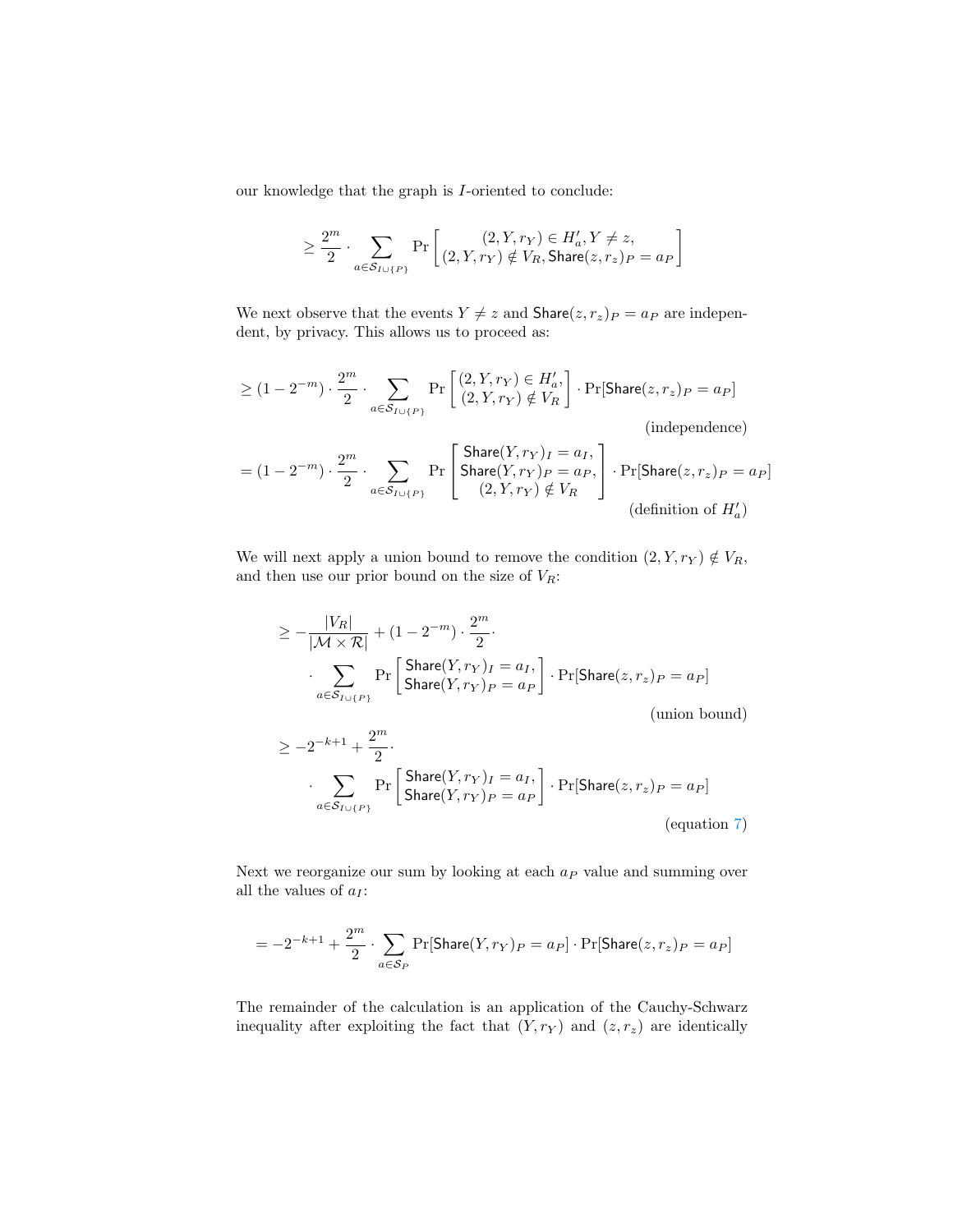distributed and now subject to the same condition:

$$
= -2^{-k+1} + \frac{2^m}{2} \cdot \sum_{a \in \mathcal{S}_P} \Pr[\text{Share}(Y, r_Y)_P = a_P]^2
$$

(identical random variables)

$$
= -2^{-k+1} + \frac{2^m}{2} \cdot \frac{1}{|\mathcal{S}_P|} \cdot \sum_{a \in \mathcal{S}_P} \Pr[\text{Share}(Y, r_Y)_P = a_P]^2 \sum_{a \in \mathcal{S}_P} 1^2
$$

$$
\ge -2^{-k+1} + \frac{2^m}{2} \cdot \frac{1}{|\mathcal{S}_P|} \cdot \left(\sum_{a \in \mathcal{S}_{\{P\}}} \Pr[\text{Share}(Y, r_Y)_P = a_P] \cdot 1\right)^2
$$

(Cauchy-Schwarz inequality)

 $=-2^{-k+1}+\frac{2^m}{2}$  $\frac{2^m}{2} \cdot \frac{1}{2^m}$  $2^{\lambda}$  $= 2^{m-\lambda-1} - 2^{-k+1}$ 

(definition of  $\lambda$ )

Therefore, we must have

$$
2^{m-\lambda-1} - 2^{-k+1} \le 2^{-k},
$$

which implies that

$$
\lambda \ge m + k - (1 + \log_2(3)).
$$

# 4 An Efficient Scheme

The main idea behind our efficient scheme is similar to many other robust secret sharing schemes in the standard model: in order to achieve robustness we use Shamir's secret sharing scheme and expand each share with some authentication data so that any adversary who submits a corrupt share cannot provide authentication data that matches it. Differently from previous work, however, we have more freedom in what authentication data we can add, since each corrupt share depends only on a single share sent by the dealer, instead of depending on all the shares assigned to the adversary. We use this property and embed the same MAC key into each share and add a tag to the share in such a way that the key is not recoverable by individual corrupt players, while it is recoverable by the reconstructor, who will then check the authenticity of each share.

More precisely, we will use our locally hiding transform developed in Appendi[xA](#page-23-8) to distribute a MAC key among the parties so that it cannot be learned by a local adversary but can be reliably extracted from a number of honest shares. Recovery of the key and authentication in the reconstruction procedure will be performed by iterating over constant subsets of shares, extracting a candidate key value, and then attempting to authenticate at least  $t + 1$  shares. Since the local adversary cannot learn the real MAC key (during the execution of the protocol), we will prove that is it unlikely that a corrupted share will authenticate properly under the correct key. Similarly, we will prove it is unlikely for an incorrect candidate key to authenticate at least  $t + 1$  shares. The error-correcting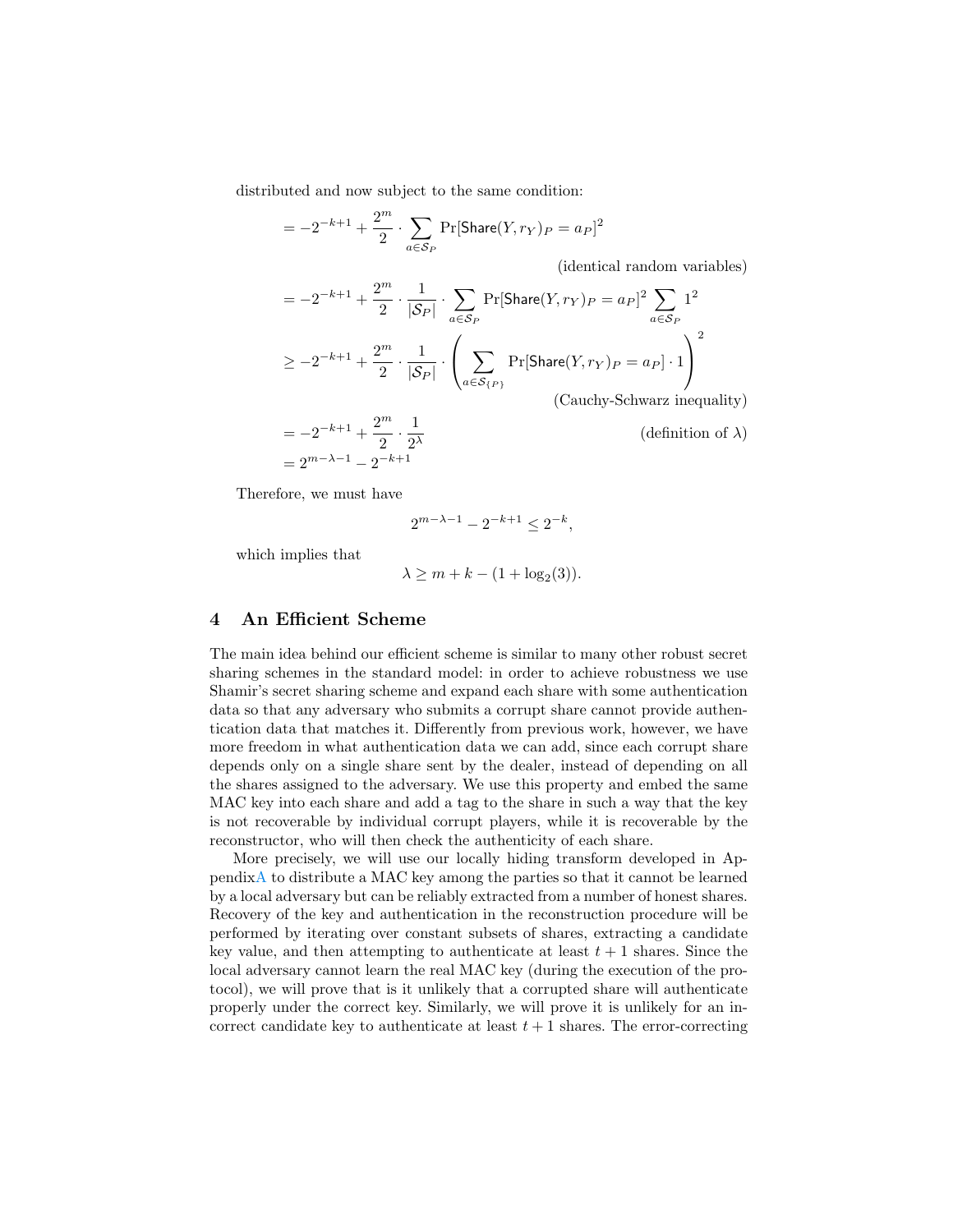code in our locally hiding transform will ensure that when we attempt to extract a key from a subset of honest shares, we produce the correct key with very high probability. Putting this all together, we can argue that the correct key will be recovered and the correct secret will be reconstructed.

Remark 2. After the completion of this work, Daniel Wichs discovered a simplification of our construction, achieving similar parameters. Intuitively, to share a message s, the dealer does the following:

- 1. create Shamir secret shares  $s_i$  of s using a polynomial of degree t
- 2. choose a one-time MAC key z and compute a tag  $t_i \leftarrow \text{MAC}(z, s_i)$  on  $s_i$  via z
- 3. create Shamir secret shares  $z_i$  of z using a polynomial of degree 1
- 4. send  $(s_i, t_i, z_i)$  to  $P_i$ .

The reconstruction procedure recovers the correct key  $z$  from the  $z_i$  (this can be done via Reed-Solomon decoding and is correct against t corruption), checks it against each tag  $t_i$  and recovers the secret s from the shares  $s_i$  for which the check passes.

The key is unknown to the adversaries during the protocol, because they are local and the key is secret shared via a 1-private secret sharing. This means that the adversaries have no chance to forge their MACs during the protocol. Therefore, they cannot change their shares and make the test on the tags pass at the same time. Notice that after the protocol the adversaries can collude and reconstruct the key  $z$ , but at this point it is of no use for them, since the reconstructor already retrieved the correct secret s.

We feel that both constructions are of independent interest.

# 4.1 Construction

In the following, we use the MAC defined in Appendix  $B$  and the locally hiding transform defined in Appendi[xA.](#page-23-8) We let g denote the tag length of our MAC (the bit-length of its keys is then  $h = 2 \cdot g$ , and we define an additional parameter  $d := m/g$ , where m is the bit-length of messages. The security parameter for the MAC is  $\varepsilon = d \cdot 2^{-g}$ .

We give an explicit construction of our secret sharing scheme in Figure [1](#page-21-0) and [2.](#page-21-1)

<span id="page-20-0"></span>**Theorem [2](#page-21-1).** For  $n = 2 \cdot t + 1$  $n = 2 \cdot t + 1$ , the scheme (Share, Rec) given in Figure 1 and 2 is  $(t, \delta)$ -robust against 1-local adversaries, where

$$
\delta = 2 \cdot (t+1) \cdot t / |\mathcal{M}| + \binom{n}{\alpha} \cdot (4 \cdot d \cdot \varepsilon + 5 / |\mathcal{M}|) + e^{-\frac{c \beta^2}{3 \cdot 2^{\alpha - 1}}}
$$

<span id="page-20-1"></span>The proof of Theorem [2](#page-20-0) can be found in the full version of this work [\[19\]](#page-23-9).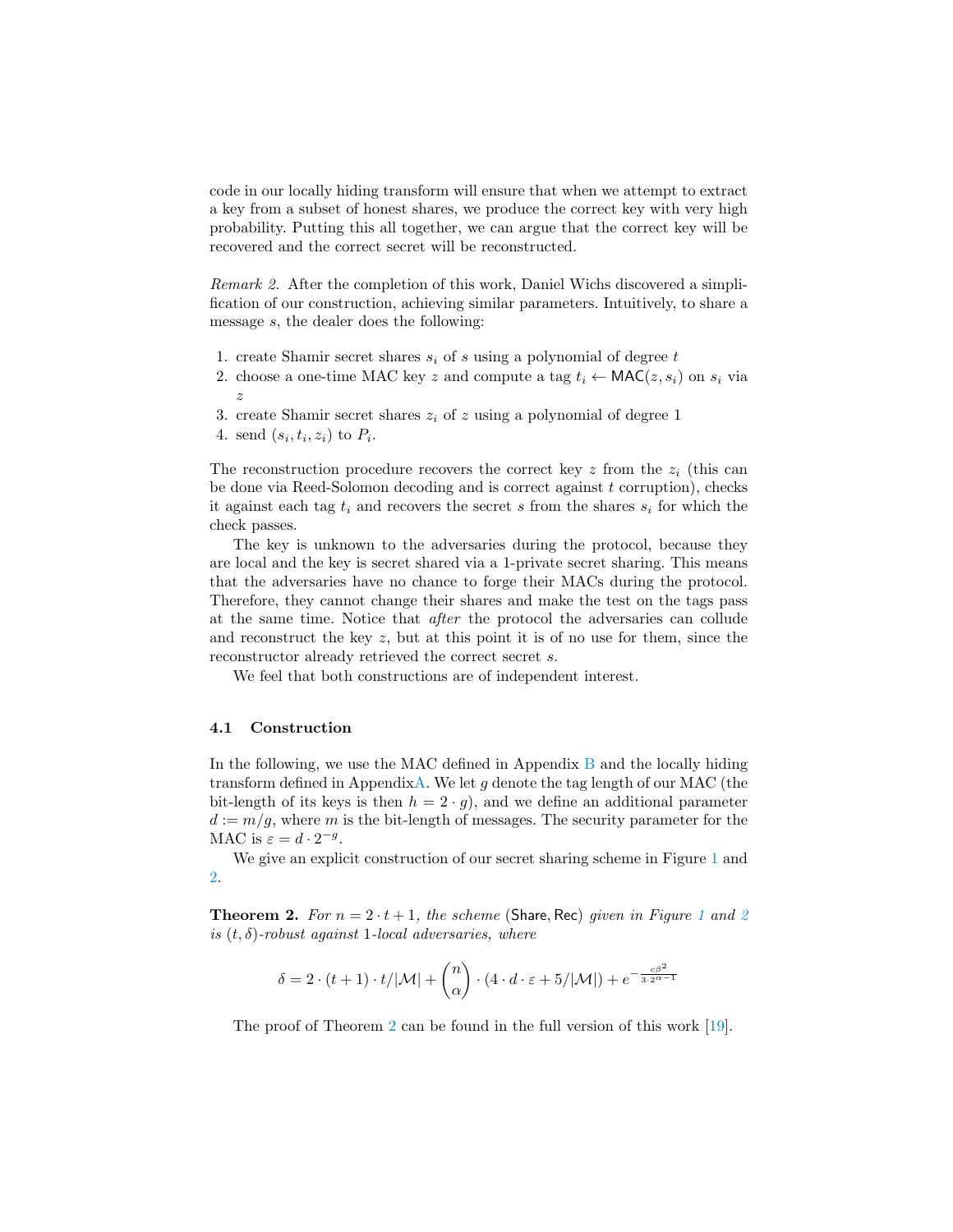#### The procedure Share:

**Local computation:** In the notation of Shamir secret sharing scheme, for  $i =$ 1, ..., *n* let  $x_i$  be the evaluation point associated with  $P_i$ . On input  $s \in \mathcal{M}$ , the dealer does the following: 1. Choose a uniform polynomial  $f \in \mathcal{M}[X]$  of degree t such that  $f(0) = s$ . Compute Shamir shares  $s_1 = f(x_1), \ldots, s_n = f(x_n)$ . 2. Choose a uniform MAC key  $z = (a, b) \in \mathcal{K}$ . 3. Define  $M \in (\mathbb{F}_2)^{n \times c}$  as  $M = \widehat{C}(z)$ . (See Appendix [A.3](#page-26-1) for the definition of  $\widehat{C}$ 4. For  $i = 1, ..., t$ , define  $t_i = \text{MAC}(z, s_i)$ .

**Share Distribution:** For  $i = 1, ..., n$ , the dealer sends  $(M_i, s_i, t_i)$  to  $P_i$ .

<span id="page-21-0"></span>Fig. 1. The sharing procedure Share.

The procedure Rec:

**Communication:** Every player  $P_i$  sends  $(M_i, s_i, t_i)$  to the reconstructor. **Default Check:** For  $y \in \{s_1, ..., s_n\}$  define  $I_y$  as  $I_y = \{i \in \{1, ..., n\} | s_i = y\}.$ Then: D1. If there exists y such that  $|I_y| > t$ , abort. D2. If there exists y such that  $|I_y| = t$ , define  $G = \{1, ..., n\} \setminus I_y$ , use Shamir reconstruction on  $(s_i)_{i \in G}$  to obtain s and finish. D3. Else, proceed with the local computation. **Local computation:** The reconstructor does the following, for each set R  $\subset$  $\{1, \ldots, n\}$  with  $|R| = \alpha$ : L1. Evaluate  $\widehat{D}_R(M_R)$  to obtain  $z = (a, b)$ . (See Appendix [A.3](#page-26-1) for the definition of  $\hat{D}$ )

- L2. Define  $G_R = \{i \in \{1, ..., n\} \mid t_i = \text{MAC}(z, s_i)\}.$
- L3. If  $|G_R| \geq t+1$ , use Shamir reconstruction on  $(s_i)_{i \in G_R}$  to obtain s and finish.

<span id="page-21-1"></span>Fig. 2. The reconstruction procedure Rec.

**Corollary 1.** Given an error-correcting code C with block length  $c = \Theta(q)$  and constant relative distance  $\gamma$  and  $m = \Omega(q)$ , there exists positive constants  $\sigma_1, \sigma_2$ such that our construction in Figure [1](#page-21-0) and [2](#page-21-1) is  $\delta$ -robust for  $\delta \leq 2^{-k}$  and share size is

$$
m + c + g = m + c + k \cdot \sigma_1^{-1} + \sigma_2 \cdot \sigma_1^{-1} \cdot (\log(n) + \log(d)) = m + O(k).
$$

The proof of Corollary [1](#page-20-1) can be found in the full version of this work [\[19\]](#page-23-9).

Remark 3. Note that the restriction that  $m = \Omega(g)$  can be removed, if one simply shares the shorter secrets in  $\mathcal M$  with Shamir shares over a field of bit length g. In this case, the share size becomes  $g + c + g = m + c + O(g)$  instead of precisely  $m + c + g$ .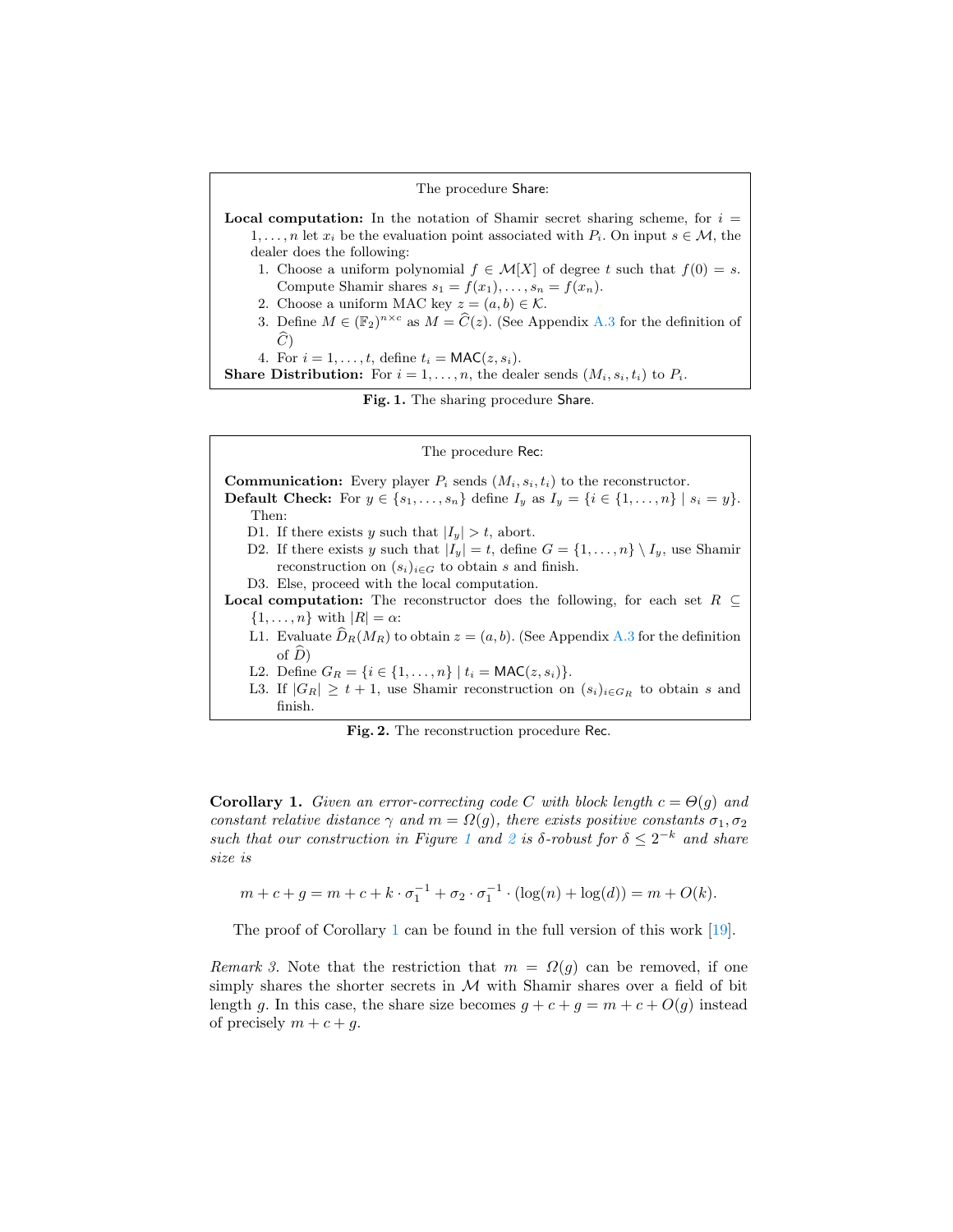# References

- <span id="page-22-8"></span>1. Joël Alwen, Jonathan Katz, Yehuda Lindell, Giuseppe Persiano, abhi shelat, and Ivan Visconti. Collusion-free multiparty computation in the mediated model. In Shai Halevi, editor, Advances in Cryptology - CRYPTO 2009, 29th Annual International Cryptology Conference, Santa Barbara, CA, USA, August 16-20, 2009. Proceedings, volume 5677 of Lecture Notes in Computer Science, pages 524–540. Springer, 2009.
- <span id="page-22-11"></span>2. Joël Alwen, Jonathan Katz, Ueli Maurer, and Vassilis Zikas. Collusion-preserving computation. In Reihaneh Safavi-Naini and Ran Canetti, editors, Advances in Cryptology - CRYPTO 2012 - 32nd Annual Cryptology Conference, Santa Barbara, CA, USA, August 19-23, 2012. Proceedings, volume 7417 of Lecture Notes in Computer Science, pages 124–143. Springer, 2012.
- <span id="page-22-6"></span>3. László Babai, Lance Fortnow, and Carsten Lund. Non-deterministic exponential time has two-prover interactive protocols. Computational Complexity, 1:3–40, 1991.
- <span id="page-22-0"></span>4. George Robert Blakley. Safeguarding cryptographic keys. In Managing Requirements Knowledge, International Workshop on, pages 313–317. IEEE Computer Society, 1979.
- <span id="page-22-2"></span>5. Carlo Blundo and Alfredo De Santis. Lower bounds for robust secret sharing schemes. Inf. Process. Lett., 63(6):317–321, 1997.
- <span id="page-22-9"></span>6. Ran Canetti and Margarita Vald. Universally composable security with local adversaries. In Ivan Visconti and Roberto De Prisco, editors, Security and Cryptography for Networks - 8th International Conference, SCN 2012, Amalfi, Italy, September 5-7, 2012. Proceedings, volume 7485 of Lecture Notes in Computer Science, pages 281–301. Springer, 2012.
- <span id="page-22-1"></span>7. Marco Carpentieri, Alfredo De Santis, and Ugo Vaccaro. Size of shares and probability of cheating in threshold schemes. In Helleseth [\[15\]](#page-23-10), pages 118–125.
- <span id="page-22-5"></span>8. Alfonso Cevallos. Reducing the share size in robust secret sharing, 2011. [http:](http://www.algant.eu/documents/theses/cevallos.pdf) [//www.algant.eu/documents/theses/cevallos.pdf](http://www.algant.eu/documents/theses/cevallos.pdf).
- <span id="page-22-4"></span>9. Alfonso Cevallos, Serge Fehr, Rafail Ostrovsky, and Yuval Rabani. Unconditionally-secure robust secret sharing with compact shares. In David Pointcheval and Thomas Johansson, editors, EUROCRYPT, volume 7237 of Lecture Notes in Computer Science, pages 195–208. Springer, 2012.
- <span id="page-22-3"></span>10. Ronald Cramer, Ivan Damgård, and Serge Fehr. On the cost of reconstructing a secret, or VSS with optimal reconstruction phase. In Joe Kilian, editor, Advances in Cryptology - CRYPTO 2001, 21st Annual International Cryptology Conference, Santa Barbara, California, USA, August 19-23, 2001, Proceedings, volume 2139 of Lecture Notes in Computer Science, pages 503–523. Springer, 2001.
- <span id="page-22-7"></span>11. Ronald Cramer, Ivan Bjerre Damgård, Nico Döttling, Serge Fehr, and Gabriele Spini. Linear secret sharing schemes from error correcting codes and universal hash functions. In Elisabeth Oswald and Marc Fischlin, editors, Advances in Cryptology - EUROCRYPT 2015 - 34th Annual International Conference on the Theory and Applications of Cryptographic Techniques, Sofia, Bulgaria, April 26-30, 2015, Proceedings, Part II, volume 9057 of Lecture Notes in Computer Science, pages 313–336. Springer, 2015.
- <span id="page-22-12"></span>12. Bert den Boer. A simple and key-economical unconditional authentication scheme. Journal of Computer Security, 2:65–72, 1993.
- <span id="page-22-10"></span>13. Yevgeniy Dodis, Allison B. Lewko, Brent Waters, and Daniel Wichs. Storing secrets on continually leaky devices. In Rafail Ostrovsky, editor, IEEE 52nd Annual Symposium on Foundations of Computer Science, FOCS 2011, Palm Springs, CA, USA, October 22-25, 2011, pages 688–697. IEEE, 2011.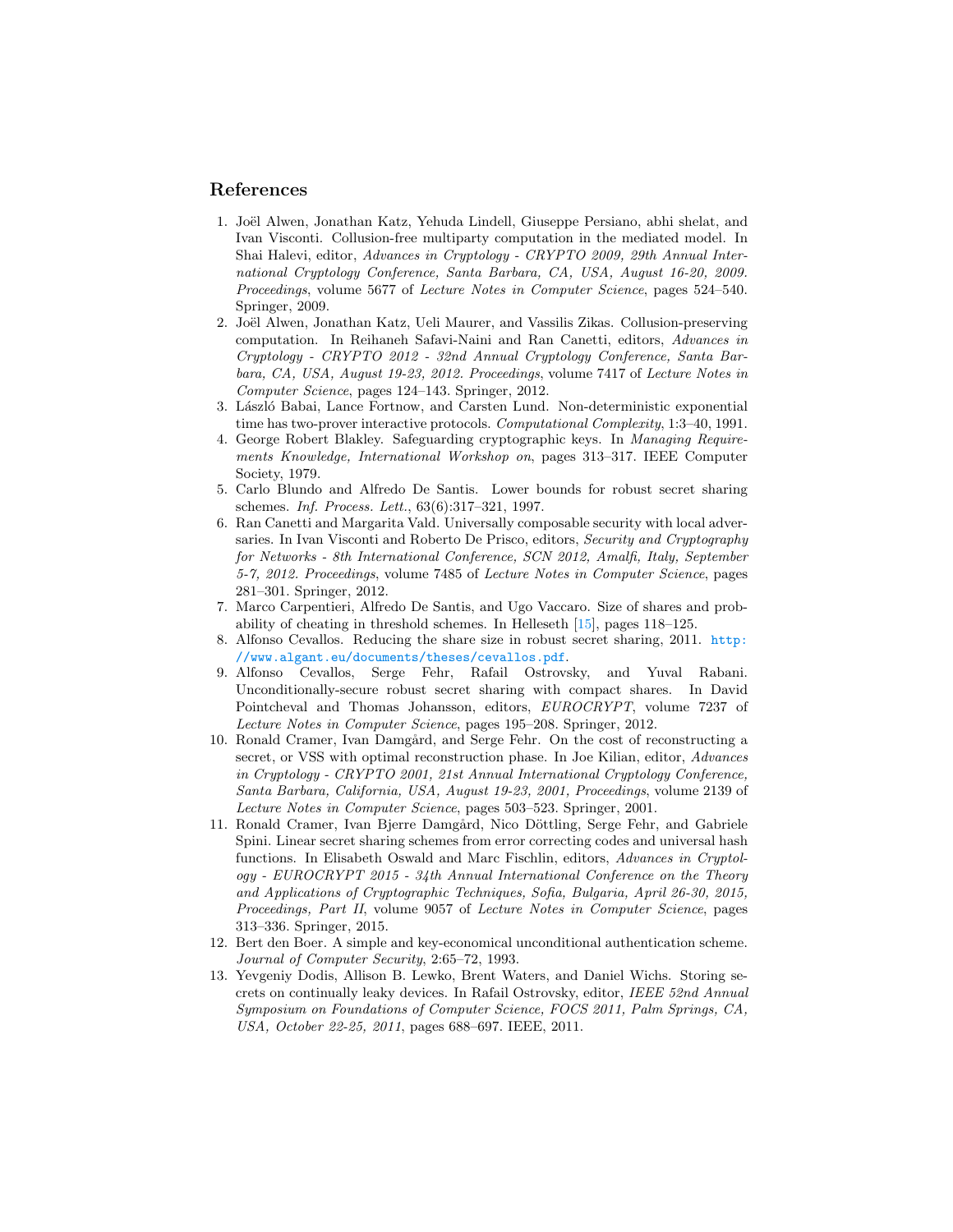- <span id="page-23-5"></span>14. Stefan Dziembowski and Krzysztof Pietrzak. Leakage-resilient cryptography. In 49th Annual IEEE Symposium on Foundations of Computer Science, FOCS 2008, October 25-28, 2008, Philadelphia, PA, USA, pages 293–302. IEEE Computer Society, 2008.
- <span id="page-23-10"></span>15. Tor Helleseth, editor. Advances in Cryptology - EUROCRYPT '93, Workshop on the Theory and Application of of Cryptographic Techniques, Lofthus, Norway, May 23-27, 1993, Proceedings, volume 765 of Lecture Notes in Computer Science. Springer, 1994.
- <span id="page-23-11"></span>16. Thomas Johansson, Gregory Kabatianskii, and Ben J. M. Smeets. On the relation between a-codes and codes correcting independent errors. In Helleseth [\[15\]](#page-23-10), pages 1–11.
- <span id="page-23-7"></span>17. Jørn Justesen. Class of constructive asymptotically good algebraic codes. Information Theory, IEEE Transactions on, 18(5):652–656, Sep 1972.
- <span id="page-23-2"></span>18. Matt Lepinski, Silvio Micali, and abhi shelat. Collusion-free protocols. In Harold N. Gabow and Ronald Fagin, editors, Proceedings of the 37th Annual ACM Symposium on Theory of Computing, Baltimore, MD, USA, May 22-24, 2005, pages 543–552. ACM, 2005.
- <span id="page-23-9"></span>19. Allison Bishop Lewko and Valerio Pastro. Robust secret sharing schemes against local adversaries. IACR Cryptology ePrint Archive, 2014:909, 2014.
- <span id="page-23-4"></span>20. Silvio Micali and Leonid Reyzin. Physically observable cryptography (extended abstract). In Moni Naor, editor, Theory of Cryptography, First Theory of Cryptography Conference, TCC 2004, Cambridge, MA, USA, February 19-21, 2004, Proceedings, volume 2951 of Lecture Notes in Computer Science, pages 278–296. Springer, 2004.
- <span id="page-23-6"></span>21. Michael Mitzenmacher and Eli Upfal. Probability and Computing: Randomized Algorithms and Probabilistic Analysis. Cambridge University Press, New York, NY, USA, 2005.
- <span id="page-23-1"></span>22. Tal Rabin and Michael Ben-Or. Verifiable secret sharing and multiparty protocols with honest majority (extended abstract). In David S. Johnson, editor, *Proceedings* of the 21st Annual ACM Symposium on Theory of Computing, May 14-17, 1989, Seattle, Washigton, USA, pages 73–85. ACM, 1989.
- <span id="page-23-0"></span>23. Adi Shamir. How to share a secret. Commun. ACM, 22(11):612–613, 1979.
- <span id="page-23-3"></span>24. Adi Shamir. IP = PSPACE. J. ACM, 39(4):869–877, 1992.
- <span id="page-23-12"></span>25. Richard Taylor. An integrity check value algorithm for stream ciphers. In Douglas R. Stinson, editor, CRYPTO, volume 773 of Lecture Notes in Computer Science, pages 40–48. Springer, 1993.

# <span id="page-23-8"></span>A New Tools for Scheme Construction

In this section,we develop some general tools that will be used in our efficient scheme construction. First, we will define a simple "locally hiding function" that generates two distributions  $\mathcal{D}_0$  and  $\mathcal{D}_1$ . While any single bit of the output is distributed identically in  $\mathcal{D}_0$  and  $\mathcal{D}_1$ , the joint distribution of a relatively small number of bits is sufficient to distinguish  $\mathcal{D}_0$  from  $\mathcal{D}_1$  with high probability.

### A.1 Locally Hiding Function

Definition 8 (Locally Hiding Function). Let  $\mathcal{D}_0 = \mathcal{U}_{\mathbb{F}_2^n}$  be the uniform distribution over  $\mathbb{F}_2^n$ , and let  $\mathcal{D}_1 = \mathcal{U}_X$  be the uniform distribution over  $X =$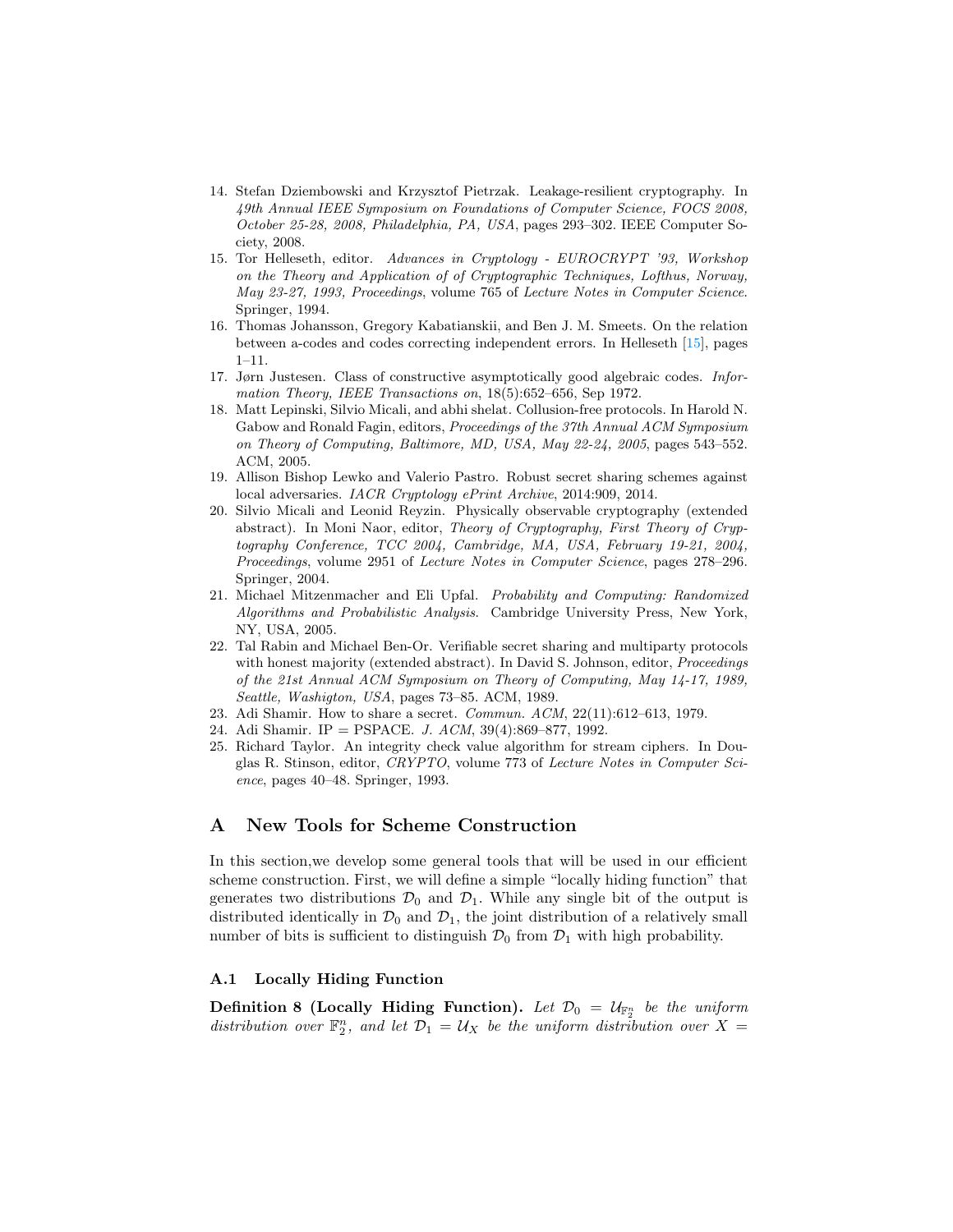$\{0^n, 1^n\} \subseteq \mathbb{F}_2^n$ . The n-locally hiding function is a randomized function  $\eta : \mathbb{F}_2 \to$  $\mathbb{F}_2^n$  defined as:



Lemma 2 (Properties). The n-locally hiding function has the following properties:

**Local Hiding:** For any distribution  $D$  over  $\mathbb{F}_2$ , for any  $v \in \mathbb{F}_2$ , for any  $i \in$  $\{1, \ldots, n\}$ , and for any  $w_i \in \mathbb{F}_2$ , if  $B \sim \mathcal{D}$ ,

$$
\Pr[B = v] = \Pr[B = v \mid \eta(B)_i = w_i].
$$

**Local Almost Invertibility:** For any  $I \subseteq \{1, ..., n\}$ ,  $|I| = \alpha$ , the function  $\iota_I : \mathbb{F}_2^{\alpha} \to \mathbb{F}_2$ 

$$
\iota_I : \mathbb{F}_2^{\alpha} \longrightarrow \mathbb{F}_2
$$
\n
$$
u \longmapsto \begin{cases} 1 \text{ if } u \in \{0^{\alpha}, 1^{\alpha}\} \\ 0 \text{ otherwise} \end{cases}
$$

fails to invert  $\eta$  with probability less or equal to  $2^{-\alpha+1}$ . More formally, for any  $v \in \mathbb{F}_2$ ,

$$
\Pr[\iota_I(\eta(v)_I) \neq v] \le 2^{-\alpha+1}.
$$

*Proof.* To prove local hiding, notice that for any  $i \in \{1, \ldots, n\}$ 

$$
\eta(0)_i=\left(\mathcal{U}_{\mathbb{F}_2^n}\right)_i=\mathcal{U}_{\mathbb{F}_2}=\left(\mathcal{U}_{\{0^n,1^n\}}\right)_i=\eta(1)_i,
$$

which means that for any distribution  $\mathcal{D}$  and  $B \sim \mathcal{D}$ ,  $\eta(B)_i$  is a uniform bit, independent of B. Therefore, for any  $v, w_i \in \mathbb{F}_2$ , we have  $Pr[B = v] = Pr[B = v]$  $v \mid \eta(B)_i = w_i$ .

To prove local almost invertibility, simple manipulation leads to the result:

$$
\Pr[\iota_I(\eta(v)_I) \neq v] = \Pr[\iota_I(\eta(v)_I) \neq v, v = 0] + \Pr[\iota_I(\eta(v)_I) \neq v, v = 1] \leq \Pr[\iota_I(\eta(0)_I) = 1] + \Pr[\iota_I(\eta(1)_I) = 0] \leq \Pr[\iota_I((\mathcal{U}_{\mathbb{F}_2^n})_I) = 1] + \Pr[\iota_I((\mathcal{U}_{\{0^n, 1^n\}})_I) = 0] \leq \Pr[S \in \{0^\alpha, 1^\alpha\} \mid S \sim (\mathcal{U}_{\mathbb{F}_2^n})_I] + \Pr[S \notin \{0^\alpha, 1^\alpha\} \mid S \sim (\mathcal{U}_{\{0^n, 1^n\}})_I] \leq \Pr[S \in \{0^\alpha, 1^\alpha\} \mid S \sim \mathcal{U}_{\mathbb{F}_2^n}] + \Pr[S \notin \{0^\alpha, 1^\alpha\} \mid S \sim \mathcal{U}_{\{0^\alpha, 1^\alpha\}}] \leq 2 \cdot 2^{-\alpha} = 2^{-\alpha + 1}.
$$

### A.2 Extended Locally Hiding Function

Definition 9 (Extended Locally Hiding Function). Let  $\eta$  be the n-locally hiding function. For any vector space  $\mathbb{F}_2^c$ , the extended n-locally hiding function is the coordinate-wise extension of  $\eta$ , as follows:

$$
\eta^c: \mathbb{F}_2^c \xrightarrow{\qquad \qquad \longrightarrow} \mathbb{F}_2^{n \times c}
$$

$$
v = (v_1, \dots, v_c) \xrightarrow{\qquad \qquad } (\eta(v_1), \dots, \eta(v_c)).
$$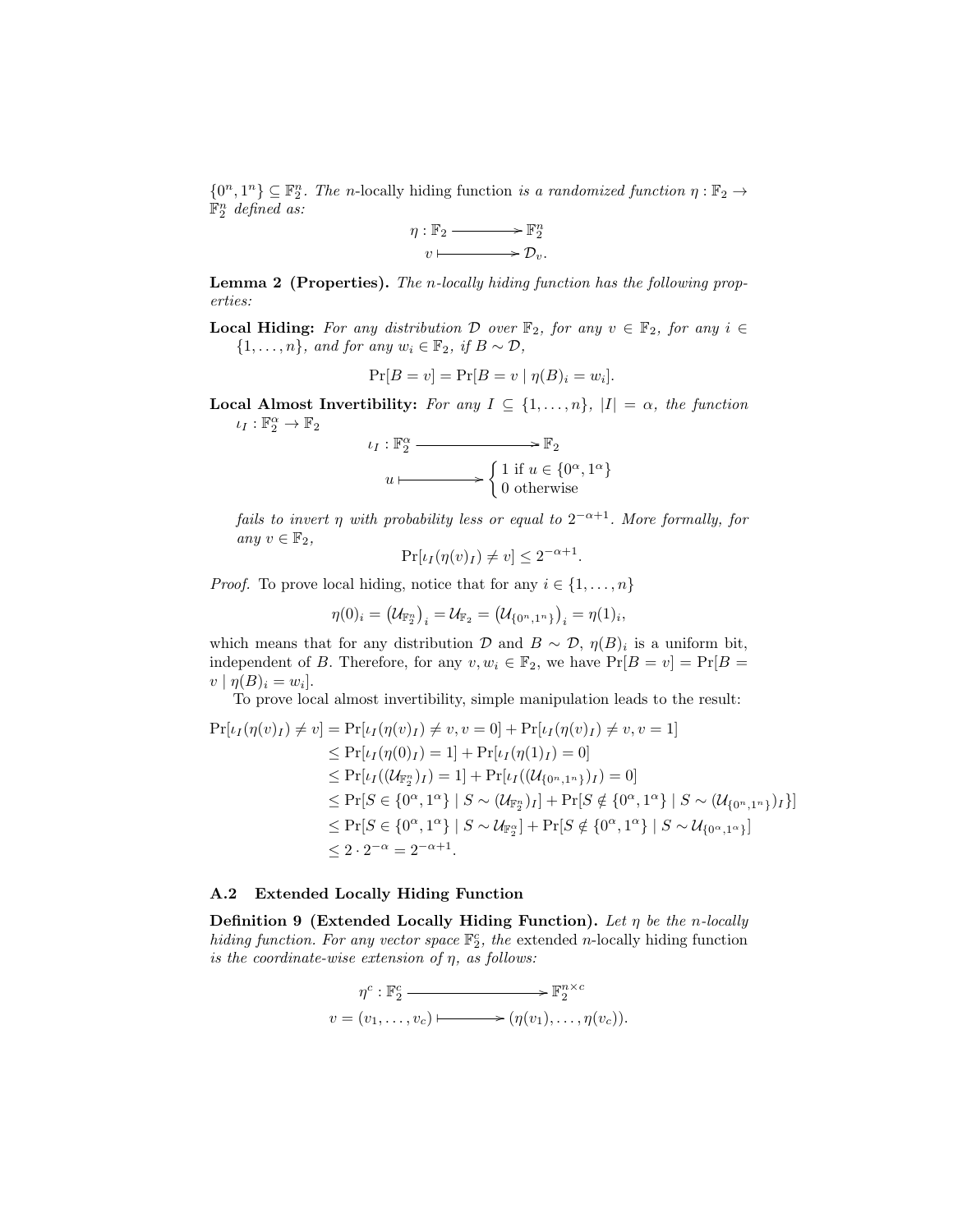Notice that the local hiding and invertibility properties are carried over as follows:

Lemma 3 (Properties). The extended n-locally hiding function has the following properties:

**Local Hiding:** For any distribution  $D$  over  $\mathbb{F}_2^c$ , for any  $v \in \mathbb{F}_2^c$ , for any  $i \in$  $\{1,\ldots,n\}$ , and for any  $w_i \in \mathbb{F}_2^c$ , if  $B \sim \mathcal{D}$ ,

$$
Pr[B = v] = Pr[B = v \mid \eta^{c}(B)_{i} = w_{i}].
$$

**Local Almost Invertibility:** For any  $I \subseteq \{1, \ldots, n\}$ ,  $|I| = \alpha$ , the function  $\iota_I^c : \mathbb{F}_2^{\alpha \times c} \to \mathbb{F}_2^c$ 

$$
\iota_I^c : \mathbb{F}_2^{\alpha \times c} \longrightarrow \mathbb{F}_2^c
$$
  

$$
u = (u_1, \dots, u_c)^T \longmapsto (\iota_I(u_1), \dots, \iota_I(u_c))
$$

maps  $u = \eta^c(v)$  "close to" v. More formally, for any  $v \in \mathbb{F}_2^c$ ,  $0 < \beta \leq 1$ :

$$
\Pr[w(v - \iota_I^c(\eta^c(v)_I)) \ge (1+\beta) \cdot c2^{-\alpha+1}] \le e^{-\frac{c\beta^2}{3 \cdot 2^{\alpha-1}}}.
$$

*Proof.* Similarly to the argument above, for all  $v \in \mathbb{F}_2^c$ , for all  $i \in \{1, ..., n\}$ :

$$
\eta^{c}(v)_{i}=(\eta(v_{1}),\ldots,\eta(v_{c}))_{i}=(\eta(v_{1})_{i},\ldots,\eta(v_{c})_{i})=(\mathcal{U}_{\mathbb{F}_{2}},\ldots,\mathcal{U}_{\mathbb{F}_{2}})=\mathcal{U}_{\mathbb{F}_{2}}^{c}
$$

which means that for any distribution  $\mathcal{D}$  and  $B \sim \mathcal{D}$ ,  $\eta(B)_i$  is a uniform string of length c, independent of B. Therefore, for any  $v, w_i \in \mathbb{F}_2^c$ , we have  $Pr[B =$  $[v] = Pr[B = v | \eta(B)_i = w_i].$ 

To prove local almost invertibility, firstly for  $i = 1, \ldots, c$  define the following (Bernoulli) random variable:

$$
x_i := \begin{cases} 1 \text{ if } v_i - \iota_I(\eta(v_i)_I) \neq 0 \\ 0 \text{ otherwise} \end{cases}
$$

By the local almost invertibility property of the (standard) locally hiding function, we have

$$
\Pr[x_i = 1] \le 2^{-\alpha + 1}
$$

and applying the Chernoff bound in Lemma [1](#page-6-0) on the  $x_i$ , for any  $0 < \beta \leq$  $1-2^{-\alpha+1}$  we get

<span id="page-25-0"></span>
$$
\Pr\left[\sum_{i=1}^{c} x_i \ge (1+\beta) \cdot c2^{-\alpha+1}\right] \le e^{-\frac{c\beta^2}{3 \cdot 2^{\alpha-1}}}.
$$
 (10)

To conclude, notice that

$$
(v - \iota_I^c(\eta^c(v)_I))_i = v_i - \iota_I^c(\eta^c(v)_I)_i = v_i - \iota_I(\eta(v_i)_I)
$$

therefore  $w(v - \iota_I^c(\eta^c(v)_I)) = \sum_{i=1}^c x_i$ , by definition of  $x_i$  and Hamming weight. Combining this with equation [10,](#page-25-0) we get

$$
\Pr\left[w(v - \iota_I^c(\eta^c(v)_I)) \ge (1+\beta) \cdot c2^{-\alpha+1}\right] \le e^{-\frac{c\beta^2}{3 \cdot 2^{\alpha-1}}}.
$$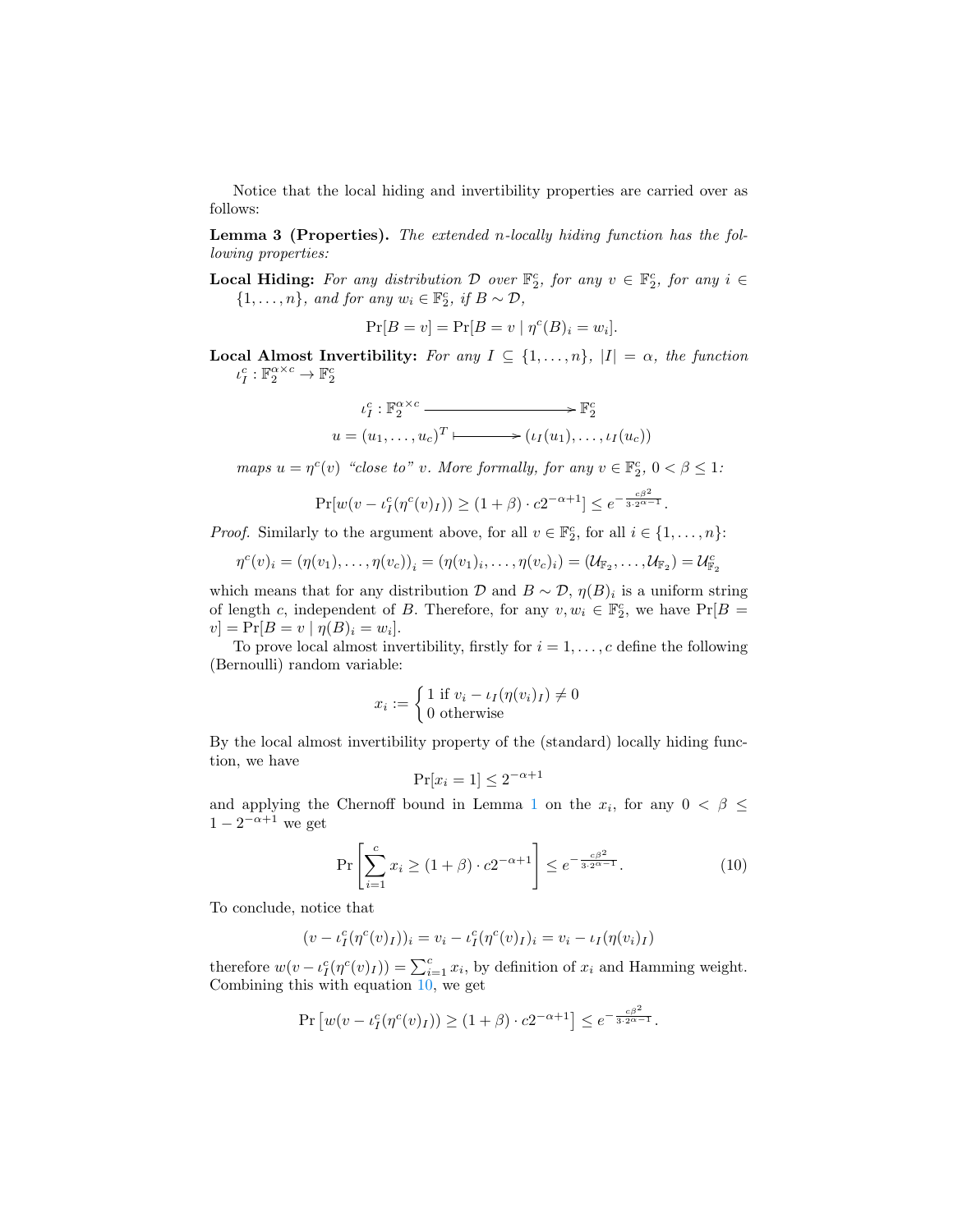### <span id="page-26-1"></span>A.3 Locally Hiding Transform

To use our locally hiding function inside an efficient robust secret sharing scheme, we would like it to be more resilient to inversion errors when we invert using a relatively small set of bits. This leads us to define the combined primitive of a locally hiding transform, a concatenation of an error-correcting code and our locally hiding function.

Definition 10 (Locally Hiding Transform). Let  $C: \mathbb{F}_2^h \to \mathbb{F}_2^c$  be a block (error-correcting) code over alphabet  $\mathbb{F}_2$ , with message length h, block length c and relative distance  $\gamma$ . Its locally hiding transform is a randomized function  $\widehat{C} : \mathbb{F}_2^h \to \mathbb{F}_2^{n \times c}$ , defined as  $\widehat{C} = \eta^c \circ C$ :



Moreover, for any  $I \subseteq \{1, ..., n\}$  with  $|I| = \alpha$ , define  $\widehat{D}_I = D \circ \iota_I$  (where D is the decoding function for  $C$ ):



Notice that the local hiding property of  $\eta^c$  is trivially translated to  $\hat{C}$ . For local invertibility, if  $\gamma > 2 \cdot (1 + \beta) 2^{-\alpha+1}$ , then  $\widehat{D}$  is locally inverts  $\widehat{C}$  with error probability less or equal to  $e^{-\frac{c\beta^2}{3\cdot 2^{\alpha-1}}}$ .

# <span id="page-26-0"></span>B A Suitable MAC for our Scheme

# B.1 The MAC and some of its Algebraic Properties

<span id="page-26-2"></span>**Definition 11.** In the following, we assume that  $h = 2 \cdot g$ ,  $m = d \cdot g$ , and use the following MAC, for  $\mathcal{M} \subseteq \mathbb{F}_{2^m} \cong (\mathbb{F}_{2^g})^d$  (note that any set M can be thought of as a subset of  $\mathbb{F}_{2^m}$ , for large enough m),  $\mathcal{K} = (\mathbb{F}_{2^g})^2$ , and  $\mathcal{T} = \mathbb{F}_{2^g}$ .

$$
\mathsf{MAC}: (\mathbb{F}_{2^g})^2 \times (\mathbb{F}_{2^g})^d \longrightarrow \mathbb{F}_{2^g}
$$
  

$$
(a, b), (m_1, \dots, m_d) \longmapsto \sum_{l=1}^d a^l \cdot m_l + b.
$$

<span id="page-26-3"></span>It is well known that the MAC described in definition [11](#page-26-2) is  $\varepsilon$ -secure for  $\varepsilon = d \cdot 2^{-g},$  [\[12,](#page-22-12)[16](#page-23-11)[,25\]](#page-23-12).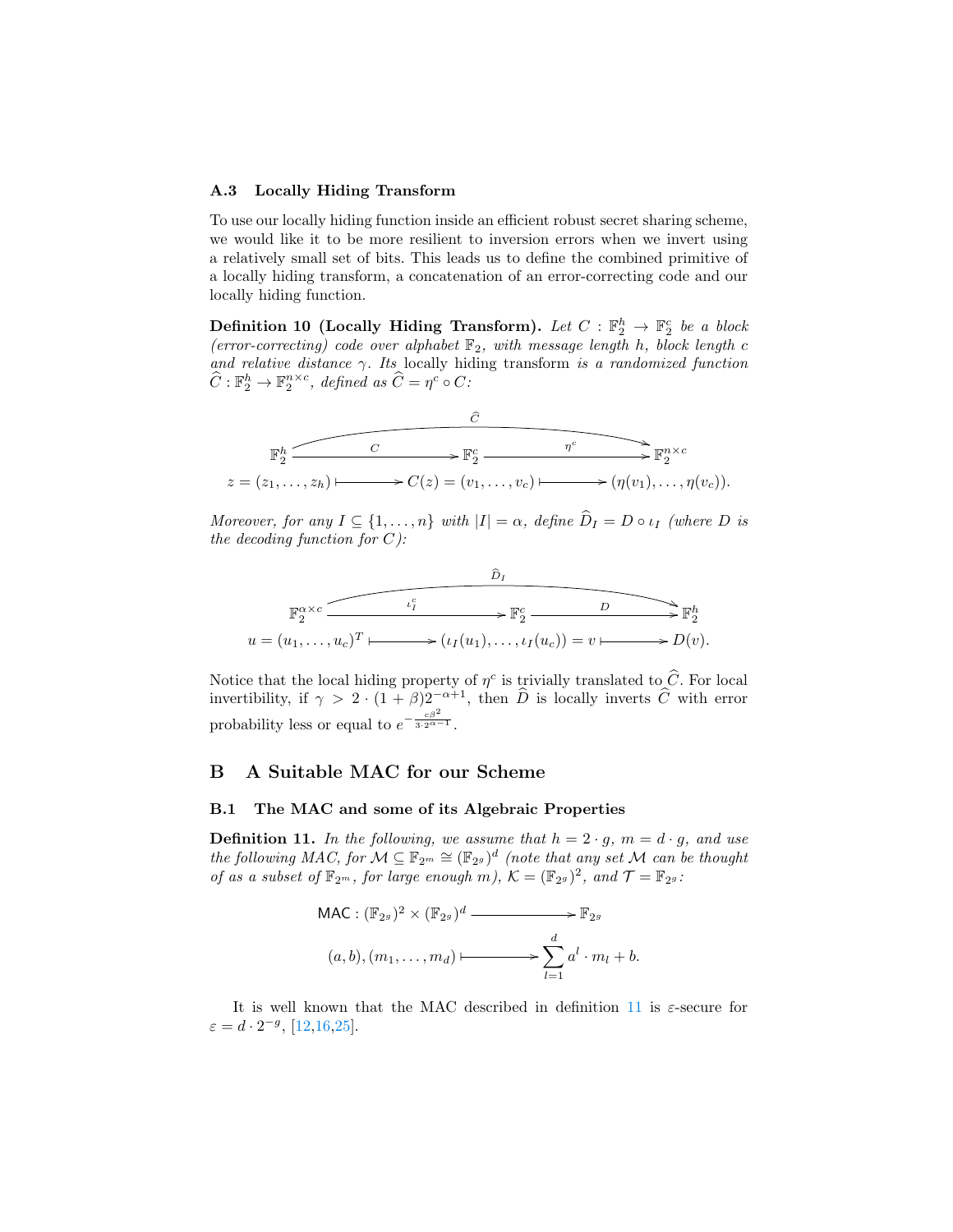**Lemma 4.** The MAC described in definition [11](#page-26-2) has the following properties:

- $-$  For any  $m \in \mathcal{M}$  and  $t \in \mathcal{T}$ , there are at most  $2^g$  different keys  $z \in \mathcal{K}$  such that  $MAC(z, m) = t$ .
- For  $m_0, m_1 \in \mathcal{M}$ ,  $m_0 \neq m_1$ , and  $t_0, t_1 \in \mathcal{T}$ , there are at most d different keys  $z \in \mathcal{K}$  such that  $\text{MAC}(z, m_0) = t_0$ ,  $\text{MAC}(z, m_1) = t_1$ .

*Proof.* For the first property, fix an arbitrary  $m \in \mathcal{M}$  and  $t \in \mathcal{T}$ . Let define the set  $K_{m,t} := \{z \in \mathcal{K} \mid \text{MAC}(z,m) = t\}$  of keys that produce t as a tag of m. We want to study  $|K_{m,t}|$ . Using definition [11,](#page-26-2) we have

$$
K_{m,t} = \left\{ (a,b) \in \mathbb{F}_{2^g}^2 \mid \sum_{l=1}^d a^l \cdot m_l + b = t \right\}
$$

This means that if  $(a, b) \in K_{m,t}$ , then  $b = t - \sum_{l=1}^{d} a^l \cdot m_l$ . Therefore,

$$
K_{m,t} = \left\{ \left( a, t - \sum_{l=1}^{d} a^l \cdot m_l \right) \in \mathbb{F}_{2^g}^2 \right\}
$$

Since the function  $a \mapsto (a, t - \sum_{l=1}^d a^l \cdot m_l)$  is a bijection from  $\mathbb{F}_{2^g}$  to  $K_{m,t}$  (with inverse  $(a, b) \mapsto a$ , we have  $|\overline{K_{m,t}}| = |\mathbb{F}_{2^g}| = 2^g$ .

For the second property, let  $m_0, m_1 \in \mathcal{M}$ ,  $m_0 \neq m_1$ , and  $t_0, t_1 \in \mathcal{T}$ . We want to study the cardinality of the following set X

$$
X := \{ z \in \mathcal{K} \mid \text{MAC}(z, m_0) = t_0, \text{MAC}(z, m_1) = t_1 \}
$$

Again, using definition [11,](#page-26-2)

$$
X = \left\{ (a, b) \in \mathbb{F}_{2^g}^2 \mid \sum_{l=1}^d a^l \cdot m_{0,l} + b = t_0, \sum_{l=1}^d a^l \cdot m_{1,l} + b = t_1 \right\}
$$

We can rewrite the above set as follows:

<span id="page-27-0"></span>
$$
X = \left\{ \left( a, t_0 - \sum_{l=1}^d a^l \cdot m_{0,l} \right) \in \mathbb{F}_{2^g}^2 \mid \sum_{l=1}^d a^l \cdot (m_{0,l} - m_{1,l}) - t_0 + t_1 = 0 \right\}
$$
 (11)

Since  $m_0 \neq m_1$ , the polynomial  $x \mapsto \sum_{l=1}^d x^l \cdot (m_{0,l} - m_{1,l}) - t_0 + t_1$  is a non-zero polynomial over  $\mathbb{F}_{2g}$  of degree at most d, which therefore has at most d roots. Since  $a$  is one of those roots,  $a$  can take only  $d$  values. From this, and the fact that for any  $(a, b) \in X$  a completely defines b (by equation [11\)](#page-27-0), we get that there are at most d pairs  $(a, b) \in X$ .

### B.2 Behavior towards Local Adversaries

We now prove another important property of the above MAC that will be useful for our construction of a robust secret sharing scheme. Intuitively, we want to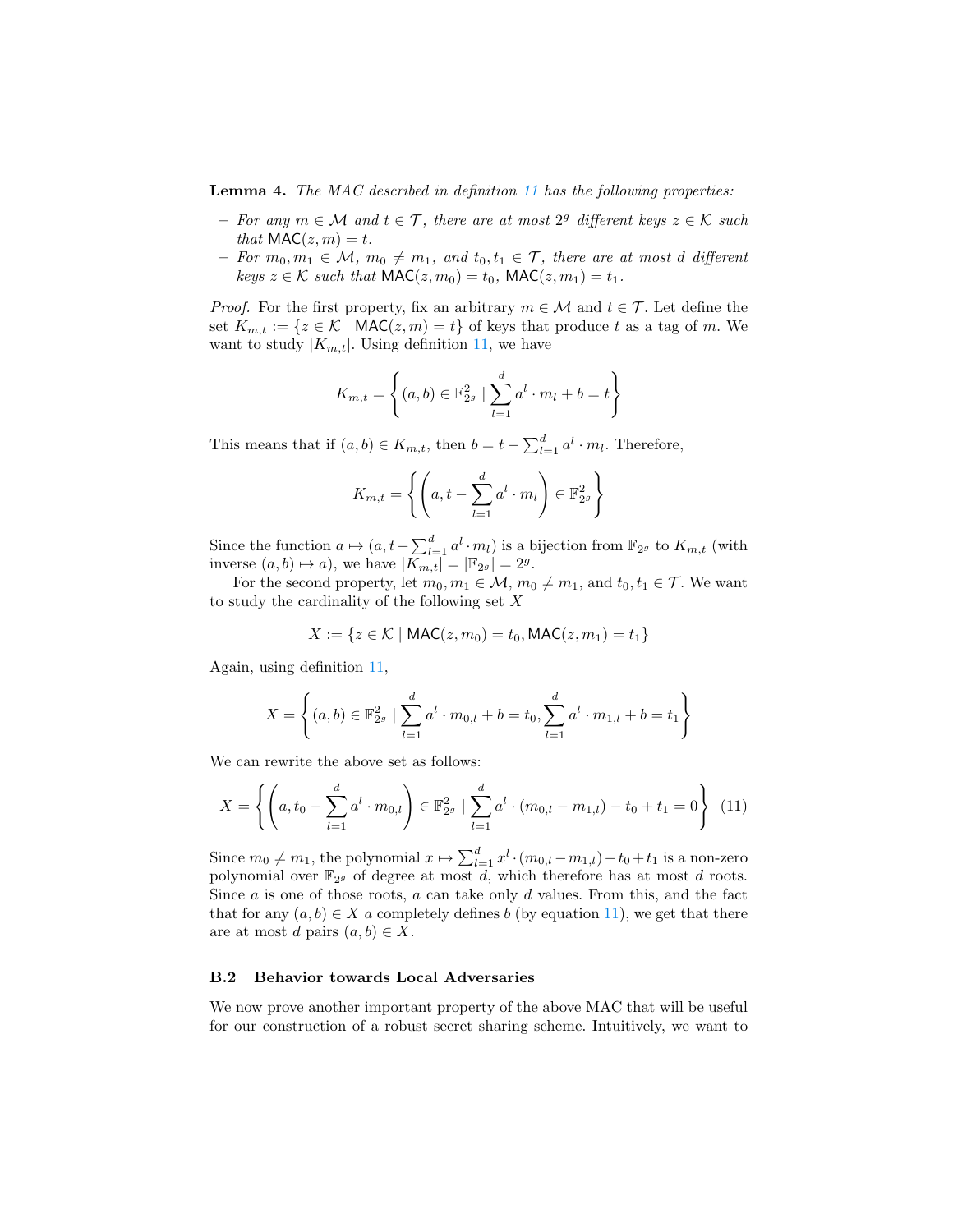study the probability that an honest message/tag pair is authenticated by any key that validates two distinct message/tag pairs, each of them chosen by a local adversary after seeing an honest message/tag pair. We also require that at least one between the two adversarially chosen pairs is not honest, otherwise the success probability of the adversaries would be trivially 1. To formalize this notion, we define the following game played between a challenger (who provides the honest message/tag pairs to the adversaries) and two, unbounded but noncommunicating adversaries (whose target is to provide new message message/tag pairs).

# Game A:

- 1. The challenger samples uniform messages  $m_0, m_1 \neq m_2 \in \mathcal{M}$ .
- 2. The challenger samples a uniform key  $z \in \mathcal{K}$ .
- 3. For  $i = 0, 1, 2$ , the challenger computes  $t_i = \text{MAC}(z, m_i)$ .
- 4. For  $i = 1, 2$ , the challenger sends  $m_i, t_i$  to adversary i.
- 5. For  $i = 1, 2$ , adversary i generates  $\tilde{m}_i, \tilde{t}_i$  and sends them to the challenger.
- 6. The challenger checks and whether  $\tilde{m}_2 \neq \tilde{m}_1 \neq m_1$  and whether there exists  $\widetilde{z}$  such that

$$
t_0 = \text{MAC}(\widetilde{z}, m_0), \qquad \widetilde{t}_1 = \text{MAC}(\widetilde{z}, \widetilde{m}_1), \qquad \widetilde{t}_2 = \text{MAC}(\widetilde{z}, \widetilde{m}_2).
$$

If so, the challenger sets  $W = 1$ ; otherwise, it sets  $W = 0$ .

**Lemma 5.** In the notation of **Game A**,

$$
\Pr[W = 1] \le 2 \cdot d \cdot \varepsilon.
$$

*Proof.* In order to analyze  $Pr[W = 1]$ , we define another game which is equivalent to  $Game A$  – equivalent in the sense that the distribution of the random variables that are involved remains the same. First, since in Game A the value  $m_0, t_0$  are never revealed to any adversary, they might as well be generated after the challenger receives  $\tilde{m}_1, \tilde{t}_1$  from adversary 1 and  $\tilde{m}_2, \tilde{t}_2$  from adversary 2. Therefore, Game A is equivalent to the following game

# Game A1:

- <span id="page-28-0"></span>1. The challenger samples uniform messages  $m_1 \neq m_2 \in \mathcal{M}$ .
- 2. The challenger samples a uniform key  $z \in \mathcal{K}$ .
- 3. For  $i = 1, 2$ , the challenger computes  $t_i = \text{MAC}(z, m_i)$ .
- 4. For  $i = 1, 2$ , the challenger sends  $m_i, t_i$  to adversary i.
- 5. For  $i = 1, 2$ , adversary i generates  $\tilde{m}_i, t_i$  and sends them to the challenger.
- 6. The challenger samples a uniform  $m_0 \in \mathcal{M}$  and computes  $t_0 = \text{MAC}(z, m_0)$ .
- 7. The challenger checks whether  $\tilde{m}_2 \neq \tilde{m}_1 \neq m_1$  and whether ther exists  $\widetilde{z}$  such that

$$
t_0 = \text{MAC}(\widetilde{z}, m_0), \qquad \widetilde{t}_1 = \text{MAC}(\widetilde{z}, \widetilde{m}_1), \qquad \widetilde{t}_2 = \text{MAC}(\widetilde{z}, \widetilde{m}_2).
$$

If so, the challenger sets  $W = 1$ ; otherwise, it sets  $W = 0$ .